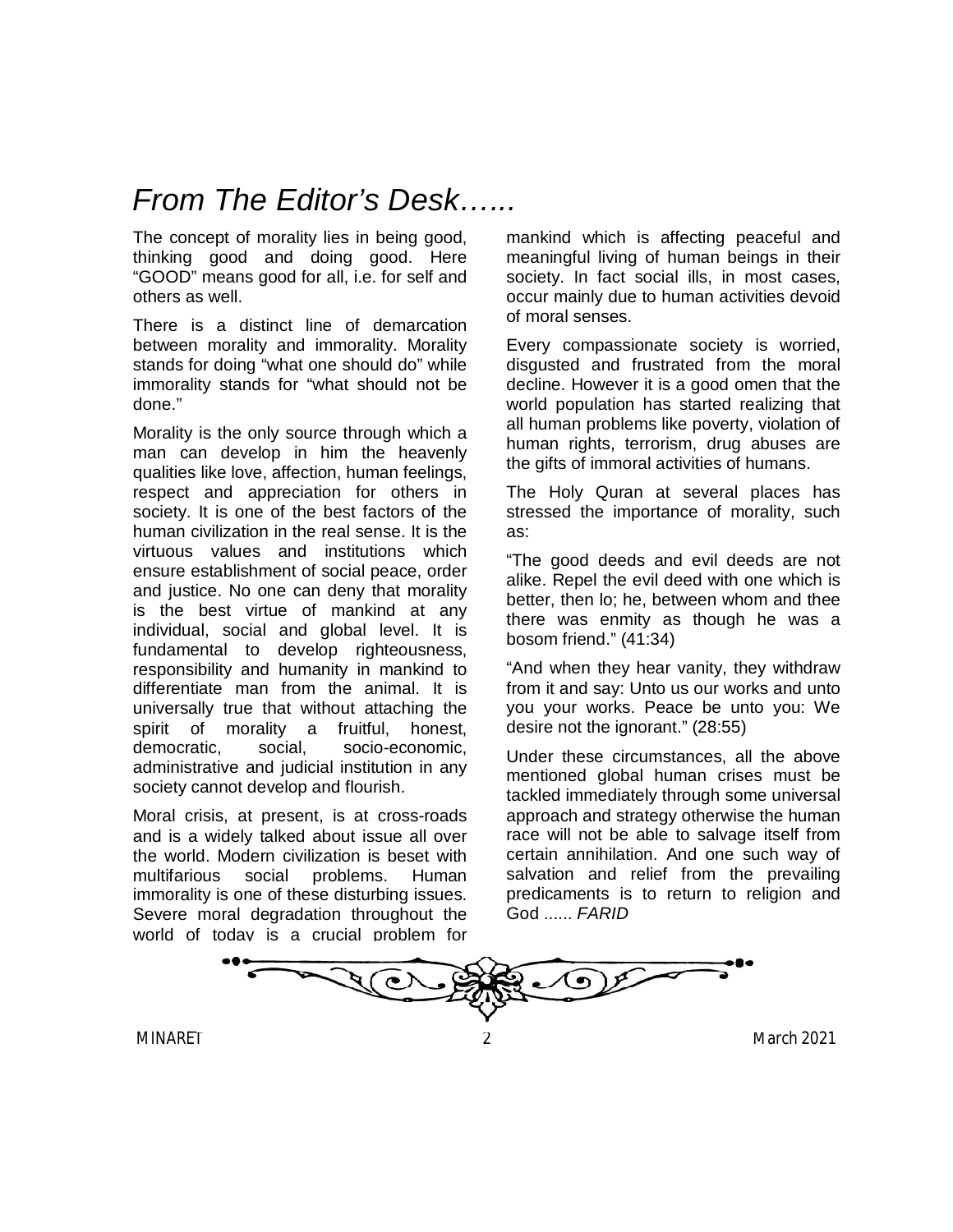## Islamic Theological Education

An Urgent Call to the Muslims of the World Dr. Maulana Fazl-ur-Rahman Ansari (R.A.)

#### **Heart of Muslim Society**

History reveals that different human groups have been coming into existence on different foundations. Some have sought the bond of integrity in common geographical boundaries, others in the affinities of race and colour, and still others in the possession of a common language. But, whether it is geographical boundaries or race or colour or common language, the bond of group-integrity thus created remains materialistic and non-ideological. The concept, on the other hand, which Islam upholds and gives is that of an ideological community. The Muslim community of the world is, thus, a community which is through and through ideological in character, having come into existence on the basis of the ideology of Islam, which in its turn, is constituted of a distinct system of belief and a comprehensive code of life based upon it. As regards the Islamic system of belief, again, it is founded on spiritual verities and its function is to orientate entire human life in spiritual values. Thus, every crosssection of Muslim life, both on individual and collective levels, is determined by spiritual norms and is to be pursued in the service of spiritual ideals. Again, because Islam forms the, ideological basis of the Muslim community, Muslims can prosper and progress harmoniously only if they submit each and every aspect of their individual and collective life to the eternal Guidance of the Holy Qur'an and the Sunnah.

The above-mentioned truth is accepted not only by the 'UIama (theological scholars of Islam) but also by all genuine lay-Muslims. But neglect of the logical implications of this acceptance is as universal as the acceptance itself.

One of the most important aspect of these logical implications is that the 'UIama constitute the heart of the Muslim society. This is so because Divine Guidance in the form of the religion of Islam has not only given birth to the Muslim community but also forms its basis of activity and source of sustenance; and the function of the 'Ulama is that, equipping themselves with this Guidance, both academically and practically, they have to serve the Muslim community and humanity at large as the representatives of the Holy Prophet Muhammad  $(\mathbb{R})$ , as we read in the Hadith:

"Verily the Ulama are the Successors of the Prophets (in the mission of delivering the Message of Allah) (*Abu Da'ud, Tirmizi*)

Combined with this there is another truth which has been stated by the Holy Prophet  $(\mathbb{R})$  in the following words:

"Verily there is a piece of flesh in the body of man which if diseased, the whole body of man is diseased; while if it is healthy, the whole body is healthy. Lo and behold! it is the heart."

This law which relates to individual personalities has also a direct bearing on collective life. It means that if the heart of the community is healthy and strong, the community is basically healthy and strong;

MINARET 3 3 March 2021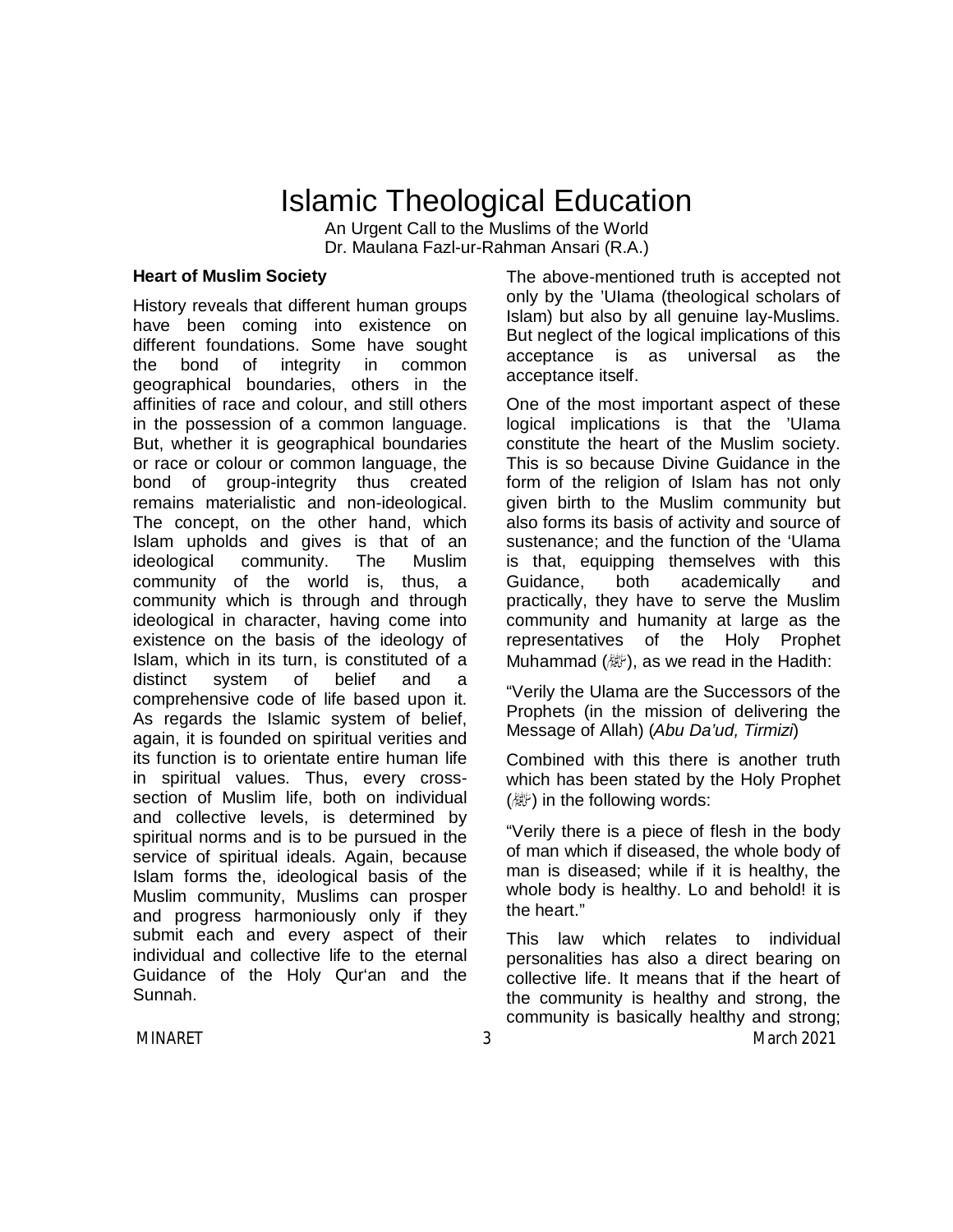while if the heart is weak or diseased the community is bound to suffer from all types of collective ailments.

Muslims of the world are suffering today not only from weaknesses on the international plane but also from collective diseases of different types. This is a fact which has been accepted by our social reformers, nay, by all thinking Muslims. But no proper attention seems to have been concentrated on the root cause, namely, the deficiencies and the diseases that have found their way into the ranks of Islamic religious leadership.

#### **Sad Story of the Dark Period of Muslim History**

There was a time when Muslims surpassed all communities of the world in every field of human activity—in spirituality and morals, in intellectual and aesthetic pursuits, in economic and social organization, in commerce and industry, in military science and state-administration. Then came the time when, after the destruction of Baghdad and all of Cordova (Spain), they withdrew from the intellectual (*jihad*) struggle, which withdrawal assumed later on such permanence that until today they have not been able to recapture their eminent position in the intellectual field. The political front also suffered a set-back. But it was short-lived, because of the conversion of the Ottoman Turks who, taking over the leadership of the Muslim world, wrote a new glorious chapter in the history of Islam and Muslims were thus able to maintain their political supremacy all over the Islamic world, including Muslim Indo-Pakistan, for further appreciable length of time. Unfortunately, however, during that period of renewed political strength and stability, nothing tangible was done to reinvigorate Muslim society on other planes of activity, with the consequence that it continued to degenerate and debilitate, so much so that finally her life became infested with different types of ailments. The Muslim social order was menaced by the existence of the privileged classes who destroyed the vitality of the Muslim world with their luxurious and effeminate habits. The ideal of conquering the world spiritually of Islam was made subservient to the ambitions of worldly gains and material ends. The scholars of Islam fell prey, with few honourable exceptions, to intellectual stagnation, while many of the rulers sold their hearts away to the satisfaction of baser desires. *The greatest crime against their own selves that which the Muslim committed was, however, their neglect of the cultivation of the physical science — a task, which had been sanctified by Islam, a task which their forefathers had pursued with glory ultimately to become the inaugurators of the modern scientific era, a task without which the maintenance of political greatness and material prosperity was impossible*. Historically viewed, this neglect did actually pave the way for backwardness in the realm of technology, industrial production and economic organization. It kept the Muslims back from developing better weapons of war. It finally culminated in making the Muslim world politically vulnerable and, as a consequence thereof, economically and intellectually conquerable.

Even before the close of the l8th century A.C. cracks began to appear in the magnificent edifice of Islamic civilization which the sacred hands of the Holy Prophet Muhammad  $(\mathbb{R})$  had built; and the cracks continued to grow until the Christian nations

MINARET 4 MINARET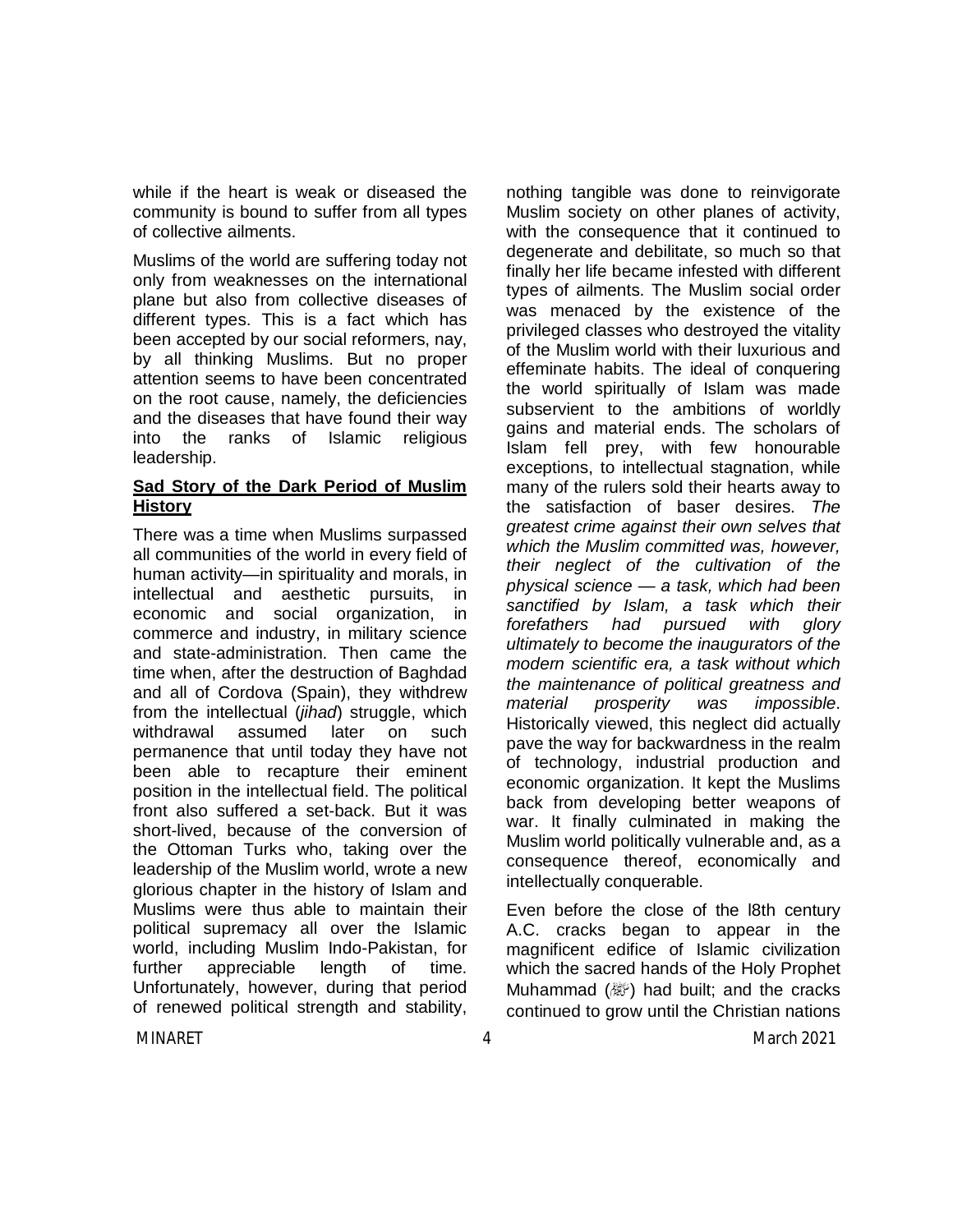of the West, who owed their Renaissance from all sides equipped, as they were, with superiority in military weapons, intellectual attainments (especially in physical sciences), industrial techniques, economic production, social organization and democratic political ideals. As regards the Muslims, they had already given up jihad to a great extent in the spiritual, social and intellectual fields. Now when occasion came to meet the biggest collective onslaught of Christendom on the battlefield, they found it impossible to achieve victory in their military jihad, even though they had formerly routed Christendom during the Crusades. Muslim countries fell to the enemy one after the other until a large part of the world of Islam from the Atlantic to the Pacific and from the islands of the Indian ocean to the frontiers of Siberia was enslaved by the Christian powers of the West before the close of the nineteenth century A.C. The only exception was the Turkish empire which could cross the nineteenth century with some of its dominions intact. But Turkey herself was sick and had, therefore, to surrender those dominions to the enemies of Islam even before the first quarter of the twentieth century ended.

The slavery which started gripping the Muslim world more than a century ago was not purely political in character. Nay, along with that came two other and more terrible forms of slavery, namely, economic and mental slavery. Then a fourth form of slavery was also born as a result of the combined action of the above-mentioned three forms to wit, social slavery.

MINARET 5 5 March 2021 As to political slavery, it has gradually disappeared by Allah's Grace. Most of the Muslim countries have regained their freedom in the wake of the second World

War. The economic emancipation of the Muslim world is also taking shape and the chains of economic slavery are becoming progressively weaker in response to the progress in scientific education and better organization of economic resources.

The situation is, however, different in respect of mental slavery and social slavery, wherein the grip has continued to become more and more severe and there are still no signs of our emancipation, inspite of certain measures adopted by certain Muslim governments for promoting the cause of Islam and inspite of the fights waged against these evils by certain powerful Islamic organizations in particular and by the 'Ulama in general.

Evaluating their adverse effects, mental slavery is by far more dangerous because it is this which really brings about and perpetuates social slavery. The fact is that the acceptance of mental slavery of the enemy by a community gives birth to such a deadly social poison as can kill that community from within, however great and glorious its past history might have been; because this acceptance is not possible without loss of faith in its own values—an adverse factor which is even more injurious than political slavery. So says Dr. Muhammad Iqbal:

Faith consists in forsaking one's ego and living in the ecstacy of Divine Presence.

*Faith consists in accepting the Ordeal of fire like Abraham.*

*Listen! O thou who has been enthralled by (the materialistic values of) modern civilization.*

*Want of faith (in thy destiny as Muslim) is worse (in its injurious effects) than political*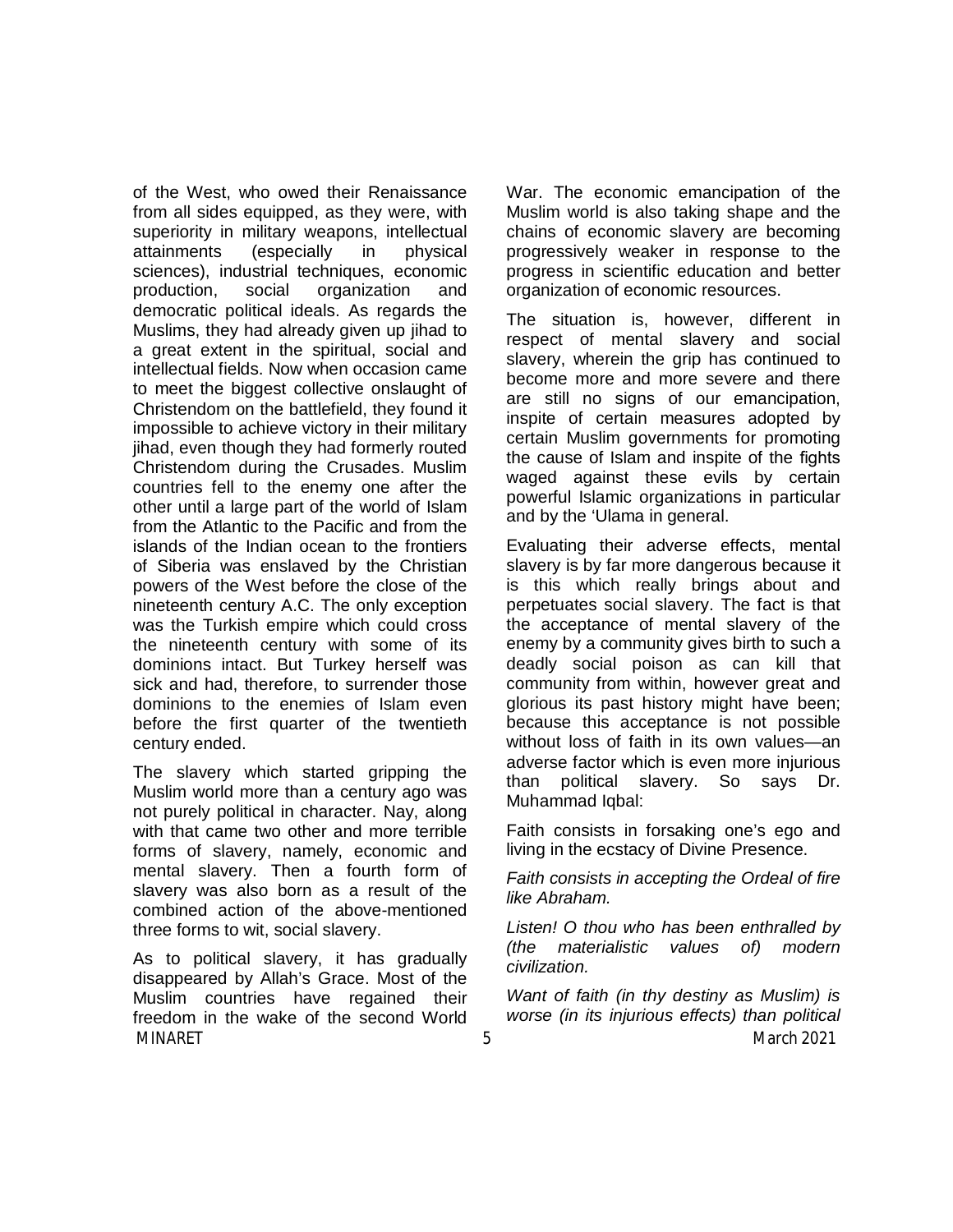#### *slavery*.

From north to south and from east to west the above-mentioned social poison has been penetrating into the ranks of the modernist Muslim intelligentsia. And not only that, the greater calamity is that those who brand conformity with the principle of historical continuity in Muslim thought and belief as slavery regard the mental slavery of the West as freedom! Giving to evil the place of good and to vice the place of virtue is bound to land every community in a situation where its very foundations are sure to be destroyed. But, alas! even the consciousness of this heart-rending consequence is getting lost in the ambition for pseudo-freedom.

It may be emphasized here that this ugly situation is the result of a long-drawn historical process. When Muslim scholarship proved deficient in fulfilling the intellectual needs of the community and the non-Muslims became the custodians of all the sciences and arts, it was only natural for the Muslims to become votaries at the non-- Muslim shrines of learning. It was thus basically our own neglect of intellectual '*Jihad'* which caused the present ugly situation. Islam has invited its followers through the Holy Qur'an and the Hadith of the Holy Prophet  $(\mathbb{R})$  to a comprehensive intellectual *jihad*, and if we had not kept ourselves aloof from it for centuries, especially in the fields of physical and social sciences, it appears in the light of philosophy of history that neither would the Muslims have fallen prey to mental slavery nor to political, economic and social slavery.

The fact is that whenever any community tries to accommodate two conflicting and mutually-hostile systems of thought and action within its body-politic, disintegration is always the result. This disintegration causes a shaking in the realm of beliefs, on the one hand, and double facedness in character, on the other. Besides that, mental slavery of the opponents gives birth to inferiority-complex. The inferioritycomplex, in its turn, tends to create pettymindedness and meanness. And the final result is that life is pushed farther and farther way from moral excellence and closer and closer to moral degradation.

Unfortunately, most unfortunately, the Muslim world of today is confronted with the same ugly situation. We are not only weak politically, economically and intellectually, but even our moral life is not what Islam wanted it to be. Morally we have been caught in a whirlpool and signs of moral degradation are manifest everywhere.

#### **Islam's Weak Intellectual Front in the Modern Age**

This unfortunate situation is there. But more unfortunate than this is the situation which obtains in the ranks of religious leadership. It is more unfortunate because it is the religious leadership which forms the real spearhead of reform and its failure means basic failure.

The invaluable intellectual (also spiritual) services which the genuine and respectable members of this most respectable group have rendered during the different epochs of Islamic history are too well-known to be recounted here. But the point which demands and deserves full emphasis in connection with the present discussion is that deterioration has manifested itself in the ranks of this group in accordance with the deterioration of conditions in the Muslim world. Or, might it not be more true to say,

MINARET 6 March 2021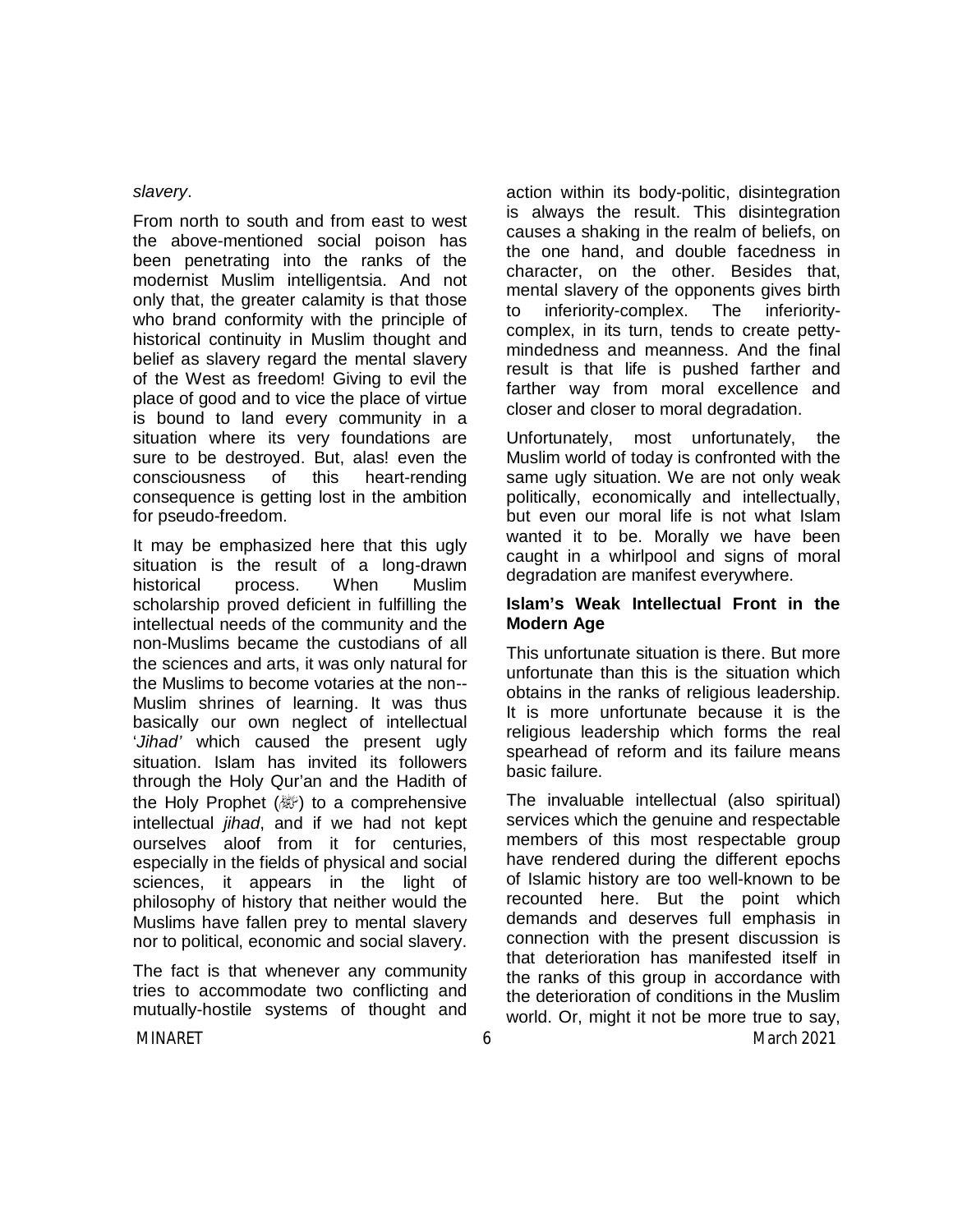that conditions in the Muslim world has deteriorated in response to the deficiencies and weaknesses that gripped the group of the 'Ulama. Their standard and scope of knowledge and practice has been gradually deteriorating for some centuries past, so much so that even that standard of knowledge and piety that existed among most of the 'Ulama a hundred years ago is rarely to be met with today.

There is no doubt that the hardships that the group of 'Ulama has endured in preserving and defending Islam and the contribution which the individual 'Ulama have made everywhere in accordance with their respective capacities, during the past one hundred years of unprecedented trials and tribulations, deserve all praise. May Allah bless all those who have served, and are serving, the cause of Islam genuinely and truly. In spite of that, however, the weaknesses that had entered their ranks have continued to grow, so much so that we find today the prestige of the group of 'Ulama shattered considerably.

MINARET 7 MINARET 2021 The emergence and growth of groupweaknesses among the 'Ulama have not only damaged their prestige but have also inflicted a severe injury on Islam and, consequently, on humanity. This could not have been otherwise, because knowledge of Islam forms the only ideological nourishment and, therefore, the only source of ideological survival for the Muslim community; and the only vehicle of the transmission of this nourishment are the 'Ulama. Consequently, if the 'Ulama are not highly equipped intellectually and truly dynamic and powerful in their spiritual leadership, it would be futile to expect a radiant and healthy ideological life within the Muslim community and a proper

transmission of the message of Islam to humanity at large.

**Now, just as Islam does not base its conception of worship on the separation of the religious from the secular, similarly, in its concept of education, it does not exclude "secular" knowledge from the curriculum of "religious" studies in the manner in which the onesided religions and cultures of the world do it. This is the reason why, during the age of glory of the Islamic civilization, the educational system of the Muslim world was unitary—being based on the fundamental Islamic principle of**  *Tawheed***. In that system, theological sciences were taught in conjunction with all other so-called "secular" subjects, e.g., natural sciences, mathematics, philosophy, etc. The result was that every Muslim of that age used to be a comprehensive scholar. Again, the formal system of examinations and award of formal certificates which is prevalent today was not in vogue at that time. Hence, none could obtain a certificate without genuinely acquiring the necessary knowledge and the requisite intellectual and spiritual discipline, and everyone got an individual certificate in accordance with the actual intellectual stature he had acquired—and this fixed up his place in society. Moreover, spiritual discipline and character-building also formed a vital part of education side by side with academic attainments, and thus aptitude, labour and piety, all were fully coordinated, harmonized and rewarded.**

But when, in the nineteenth century, the enemies of Islam succeeded in enslaving a large part of the Muslim world, they planned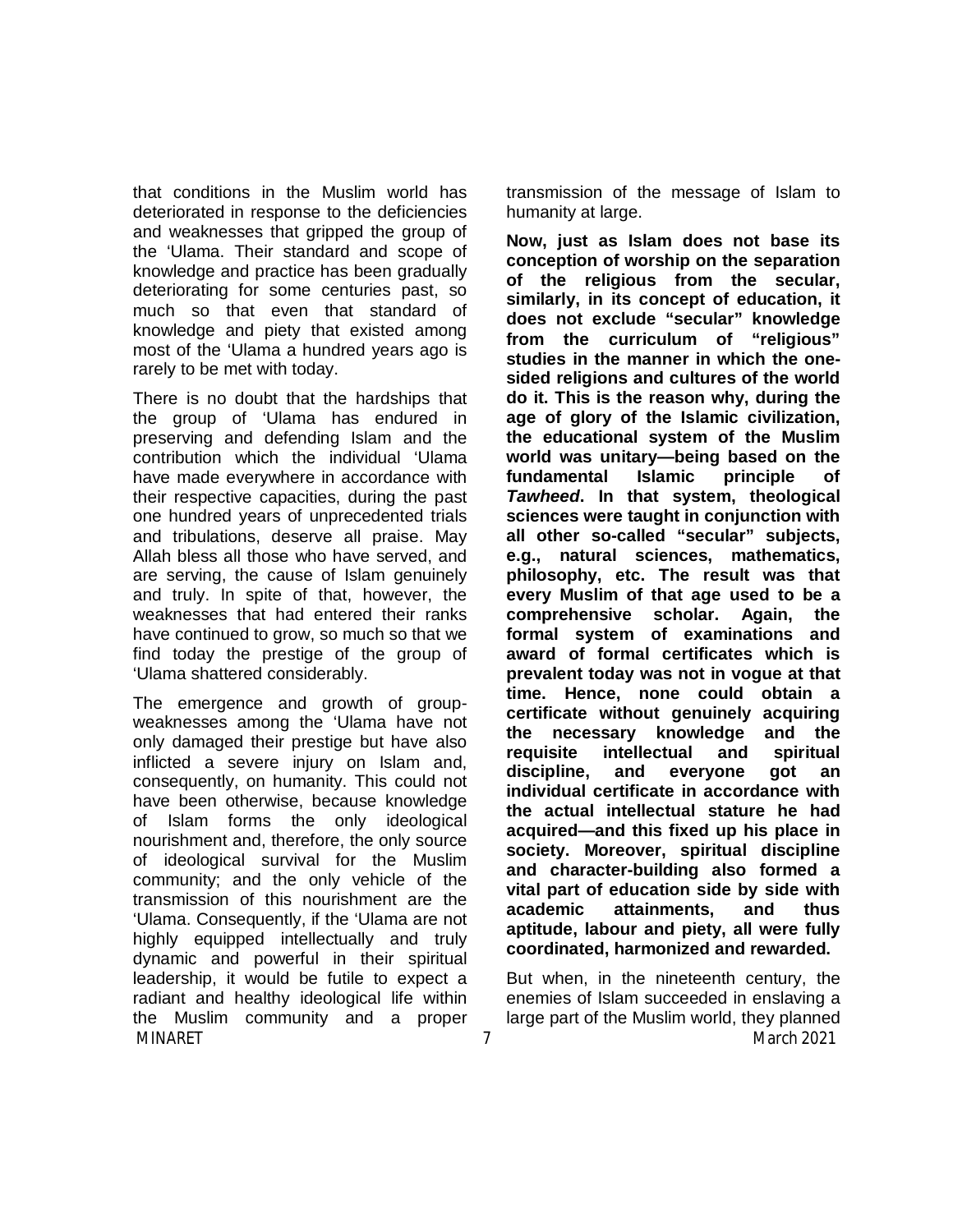and adopted different schemes for crushing and annihilating the religion of Islam itself; and unfortunately they succeeded in causing collosal damage to Islam. *One of the most far-reaching and disastrous among these schemes was the establishment of an educational system which snatched away from the hands of Islam the resources and the opportunity of educating the Muslim in accordance with its norms and ideals; and this has resulted in the slow but steady alienation, or, at least, indifference, of a powerful section of western-educated Muslims from the Islamic ideals and values.*

Side by side with that another and more terrible consequence also emerged—the consequence, namely that as regards material rewards theological education was devalued almost to the limit of zero. Hence it could no more attract, beyond a few, students from among the intelligent and well-to-do Muslims, virtually all of whom went in for modern education. Gradually, the institutions of Islamic theology were filled up with students many of whom were backward and below the mark in different respects. Its natural result was that the courses of theological education had to be made lighter, causing the standard of religious training to suffer, and as a consequence, the standard of religious leadership to degenerate.

MINARET 8 8 March 2021 Day by day the situation has continued to deteriorate in these respects, until it has reached a point today where, because of their one-sided education, the 'Ulama have become confined to the masjid, while all the departments of thought and action have passed on solely to the charge of those who have received purely secular education. Inside the masjid itself, the leadership of the

'Ulama is largely confined to the uneducated or the less-educated Muslim.

Surely, in the ranks of the 'Ulama there are even today such personalities, although very few, whose intellectual calibre or standard of piety can be a source of satisfaction to the Muslim community. The majority however, consists of those whose short-comings and deficiencies stand in the way of the 'Ulama-group in achieving its rightful role in Muslim society. All in all, the 'Ulama-group has become incapable of leading modern humanity.

In this connection, it is very significant that they could not produce in the present century a dynamic thinker like Iqbal who could inspire the western-educated Muslim youth with love for Islam, or a leader like Mr. Jinnah who could unite the westerneducated Muslims, the 'Ulama and the Muslim masses for achieving Pakistan; and the best among them were forced to play only a subservient role in the national struggles of Muslim countries.

As regards the creation and the continuation of short-comings and deficiencies among the 'Ulama, it is the Muslim community as a whole which is responsible for them, and not merely the 'Ulama, and it is, therefore, the obligation of the Muslim community to remove them.

The only genuine and correct method of resolving this ugly situation is through the creation and adoption by all Muslim countries of a system of education which should harmoniously combine the "religious" and the "secular".

However, until this most vital step is taken, an urgent demand of the situation is that:—

1. Our theological institutions should adopt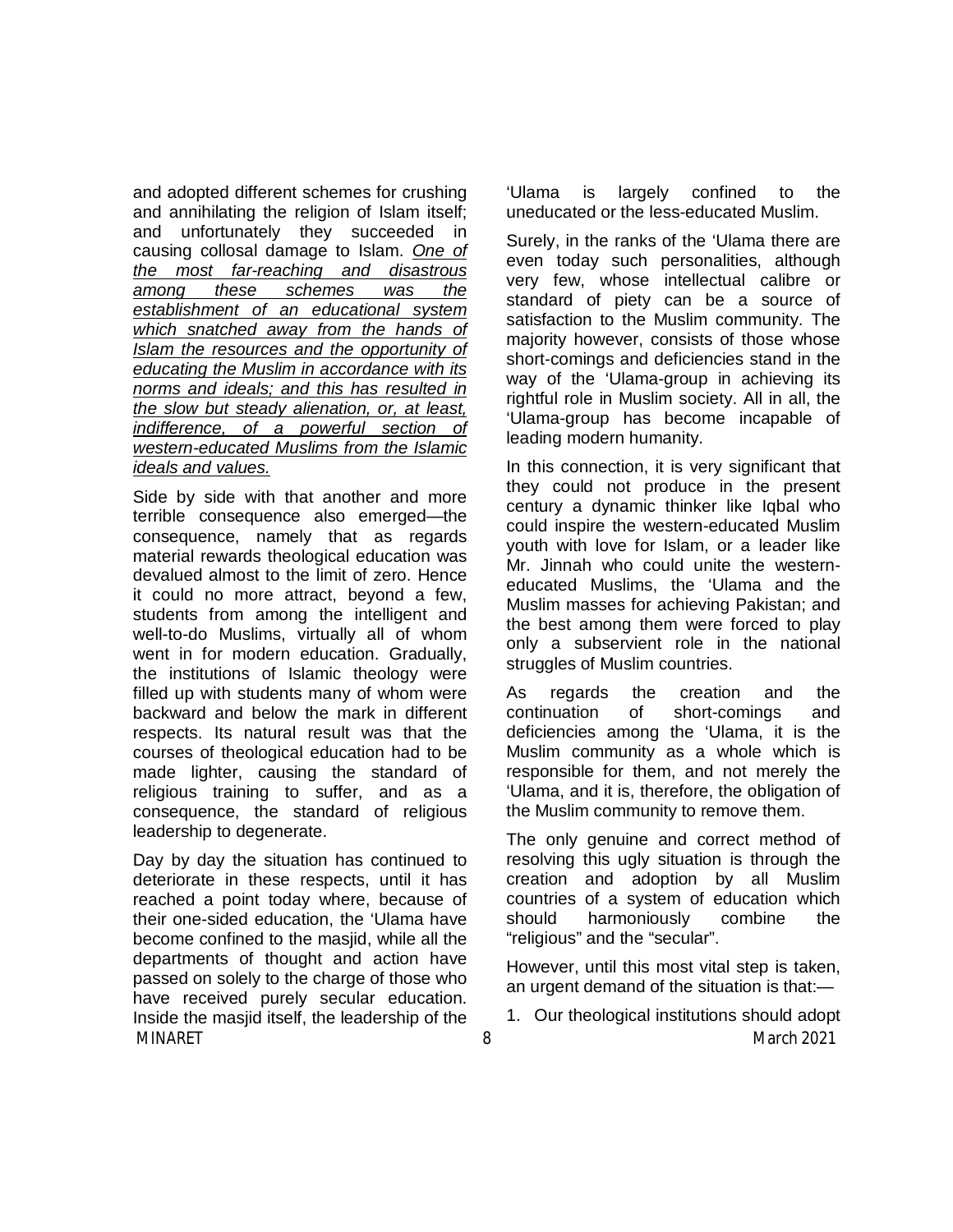a comprehensive course of education wherein a high level knowledge of Islamic theological subjects may be combined with a critical study of other religions and of modern thought, so that it may become possible for our 'Ulama to guide and inspire all sections of the community and all the cross-sections of humanity with proper insight and in keeping with the dignity of true religious leadership.

This point needs some elucidation. A critical study of other religions and Modern Thought, with Islam as the standard of Guidance, is necessary for the 'UIama for three reasons: Firstly, they cannot preach Islam successfully to the non-Muslims unless they possess a proper knowledge of the ideologies which they follow. Secondly, they cannot inspire the modern-educated with the love for Islam without establishing rationally the truth of the Islamic teachings and their superiority over the teachings of other religions and ideologies; and this necessitates a critical study, especially of Modern Thought. Thirdly, the latest advances in knowledge assist in understanding the Holy Qur'an and the Hadith better.

- 2. Spiritual discipline, character-building and social service should receive recognition in our theological institutions similar to that extended to the acquisition of knowledge.
- 3. For those who qualify from our theological institutions and wish to devote themselves to missionary work, some such academic equipment is also necessary whereby they may be able to earn their livelihood in an honourable way and independently of their

missionary work they may thus, save themselves from financial and moral suffering.

In this way shall it be possible to have those 'Ulama who may be the possessors of comprehensive knowledge, on the one hand, and of a genuine and high-class Islamic character and personality and the mission of social service, on the other.

The fact cannot be over-emphasized that it is only the creation of such 'Ulama which can form the first sure step towards the revival of our lost glory. Indeed, all other reformative efforts seem to be futile without this most basic step. Generally-speaking, the acquisition of the available comprehensive knowledge has been our tradition during our age of glory. Among the jurists, the historic achievements of imam Abu Hanifah, Imam Shafai, Imam Malik and Imam Ahmad bin Hanbal (Allah be pleased with them all) could not have been possible without a profound and comprehensive scholarship. Among the philosopher-theologians, we may cite the example of Imam Abu Hamid Muhammad Al-Ghazzali (R.A.) who, as the possessor comprehensive education, shattered the aggressive and hostile forces of alien philosophies and thus wrote a new glorious chapter in the intellectual and religious history of the Muslims.

Similarly, Muslim history abounds in such personalities in whom intellectual and spiritual greatness had been harmoniously blended. Their spiritual leadership was crowned with miraculous success both among Muslims and non-Muslims and the spiritual service which they rendered was of such a high order that their names have become immortalized in history. Here we might cite the example of that august

MINARET 9 March 2021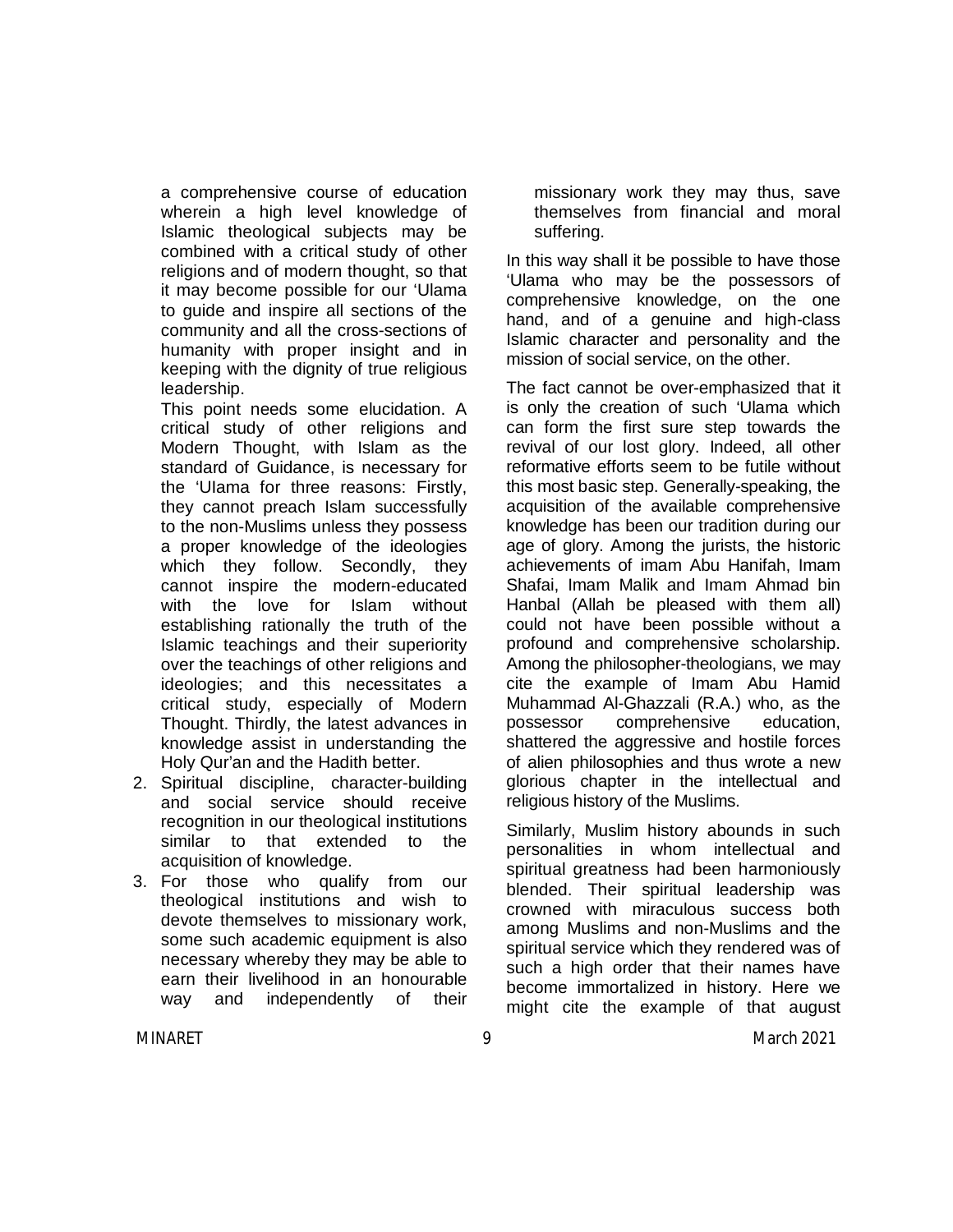personality who is known as Ghaus-ul-Azam Mohiyyuddin Sayyid Abdul Qadir Al-Jilani of Baghdad (R.A.). He rose to a high stature in the field of intellectual attainments. But, more than that, his greatness lies in spiritual development with which his personality was crowned. He shone out as the sun of righteousness and spiritual splendour amidst a night of storms. His radiant personality broke the dark spell of confusion. His efforts for the revival of spiritual fervour among the Muslims were crowned by Allah with glorious success. Indeed, his services to Islam and to humanity form a land-marks in our history, and his spiritual blessings have been immortalized in the constitution of Muslim society. Likewise, there is the refulgent personality of Qutb-ul-Aqtab Khwaja Moinuddin Chisti (R.A.) of Ajmer. The harmonious blending on a high level of intellectual and spiritual attainments and his dynamic spiritual leadership have made him once for all one of the greatest spiritual luminaries of Muslim history. It was none else than he, the sword of whose spiritual personality conquered the fortress of kufr in India and laid the foundation stone of Pakistan centuries before the emergence of the latter state. Among other similar personalities may be mentioned, to cite just a few, the names of Shaikh Ali al-Hujweri (better known as Data Ganj Baksh), Shaikh Shahabuddeen. Suhrawardy, Qutb-ul-Aqtab Khwaja Bahauddin Naqshband, Maulana Jalal-ud-Din al-Rumi, Shaikh Abul Hasan Shazili, Shaikh-ul-Islam Abdullah Al-Ansari of Herat. Shaikh Ahmed of Sirhind (Mujaddid Alf-e-Thani), Shah Waliullah of Delhi, etc. (may Allah be pleased with them all and honour them).

Among the 'Ulama of the present century

also there have been several spiritual luminaries who have shone out with distinction through the combination of academic and spiritual attainments.

The work of such 'Ulama has been more effective than the work of those whose sole equipment was academic. An illustrious example in this connection is that of the renowned spiritual leader and missionary of Islam. His Eminence Muhammad Abdul Aleem Siddiqi al-Qaderi (R.A.), He combined modern education with the theological and possessed a magnetic and radiant spiritual personality. With these qualities of head and heart he rose to be a distinguished international Muslim missionary of his time and the services he rendered to humanity through Islam form a glorious chapter in recent Muslim history

MINARET 10 March 2021 In summarizing the foregoing discussion. Let it be stressed that the emphasis in our current system of theological education being mostly on Fiqh (Law), our 'Ulama are generally capable only of legalistic guidance in respect of the daily personal life of a Muslim. The task, however, of establishing rationally the truth of the teachings of Islam in all their aspects and the superiority of Islam over other religions and ideologies cannot be accomplished without a comprehensive and deep knowledge not only of Islam but also of other religions and ideologies—both ancient and modern. And this task has to be performed by the 'Ulama not only in respect of non-Muslim humanity but also with regard to those moderneducated Muslims who have fallen victim to the glamour of alien philosophies and cannot be persuaded to practice Islam unless their brains have been washed clean of the anti Islamic influences of alien thought and they have been thoroughly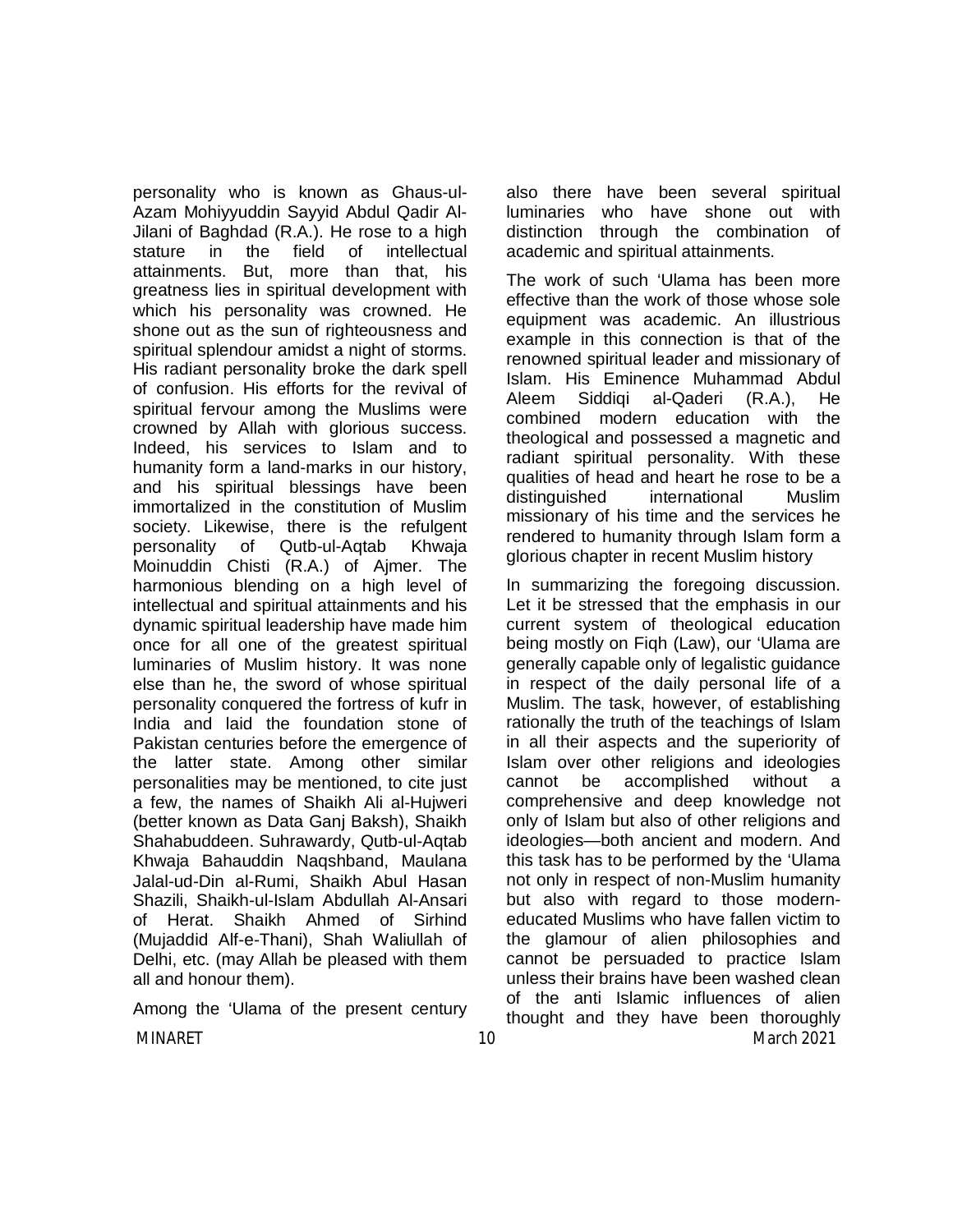inspired in respect of Islamic ideals and values. Moreover, even after the accomplishment of this task in the realm of Belief, it is necessary for the 'Ulama to employ hikmah, i.e., methodical and consequential approach in the domain of Action, and for this purpose deep spiritual and psychological knowledge is necessarya knowledge formulated and cultivated by the classical Sufis of Islam.

Unfortunately, the systems of theological education in vogue in the world of Islam today fall miserably short in respect of both the above-mentioned tasks: and, as a consequence, the Muslims themselves have generally adopted wrong standards in respect of their religious leaders. Those who can stand up in the public as entertaining speakers or those who can make fighting speeches and hurl abuse at their adversaries in respect of controversial theological issues, pass off as popular 'Ulama in the estimation of the Muslim masses who form the bulk of the religious front; while those who know how to carry on flourishing business in talismans and charms are regarded by the general folk as spiritual leaders.

This most unfortunate situation demands urgently an all-out effort by the Muslims of the world for the creation in large numbers of those 'Ulama who may possess the qualities of' high-mindedness, sobriety, humility and sweetness in their personal character, who may endear themselves to the people through their wisdom, high morals and love for service, and who may be accepted by the modern-educated Muslims as their intellectual leaders because of their superior and more comprehensive intellectual attainments.

Let us act before it is too late!



MINARET 11 March 2021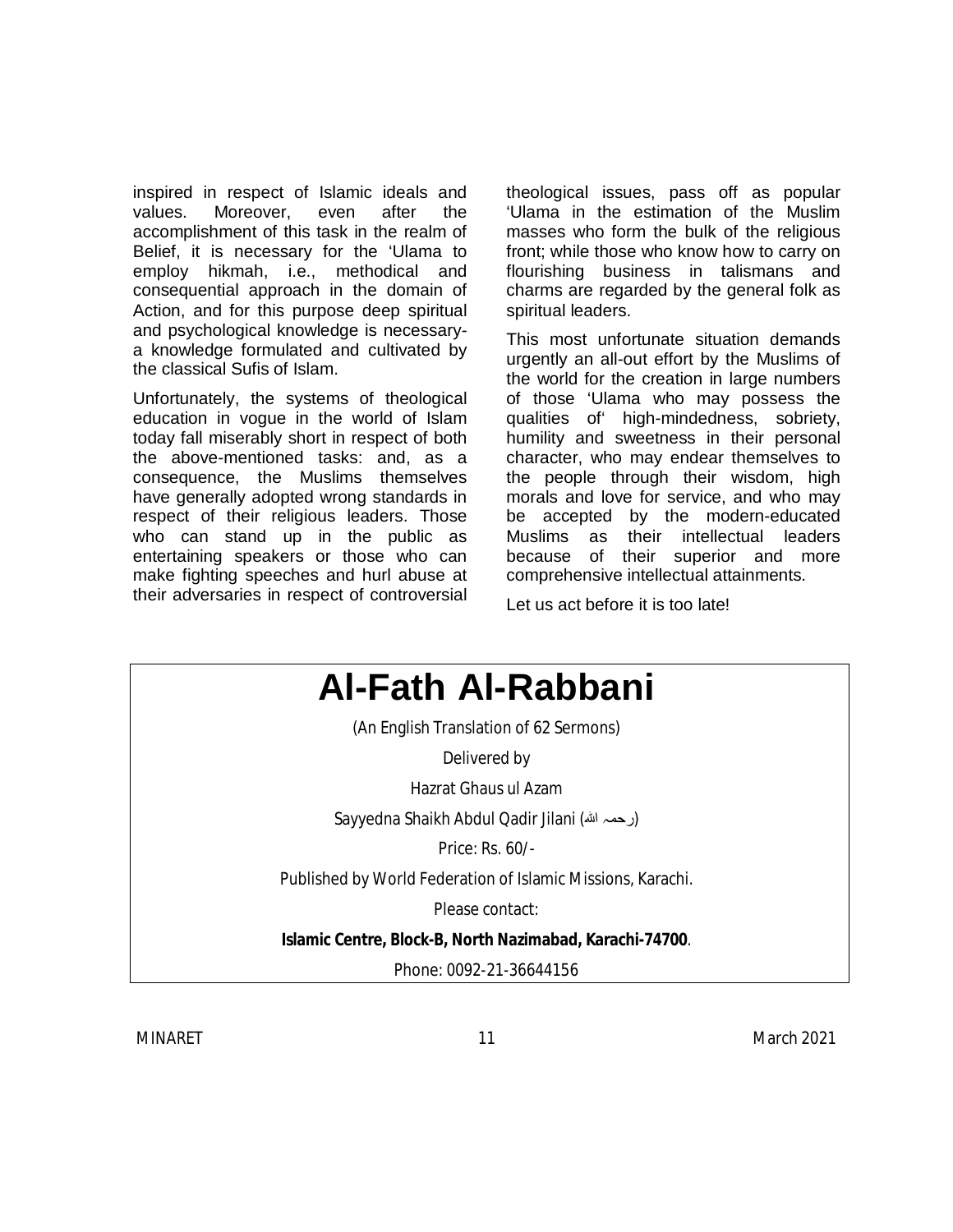## The Qur'anic Sociology A Through-Going Socio-Cultural Set-up Dr. Basharat Ali

It is the Holy Qur'an, which for the very first time declared that man by nature is a social being a fact which had never been so categorically evinced by any of the preceding Divine Scriptures, all of which were abrogated in the course of time because of their being distorted and tempered with one way or the other by human hands.

This sociability of man is both integrated and idealistic, because of its axiological orientation referred to by Suras 'Araf, Nahl, Yasin and Rahman in terms of the fact that man and nature both uphold unity. Insofar as the framework is concerned there is no difference between man and the phenomenal world of nature. Everything of nature is not only involved with spiritual meanings but categorically upholds the Divine Unity (c.f. Qur'an 13:15). Everything that the self does or thinks of, or appreciates, manifests its nature of recognizing what is other than itself.

Sura Imran, which is the source of the laws and principles of Qur'anic Sociology, in itself suggests that each person has to orientate within the realm of his knowledge: This suggestion has great depth of meaning in view of the nature of the world in which man lives. This world, according to the reiterated emphasis of the Qur'an, is the world of Systematic Cognition, Knowledge and Truth (c.f Suras: Ra'd, Nahl, Yasin, Rahman etc.) viz:

"Who created the seven heavens alike. Thou seest no incongruity in the creation of the Beneficent. Then look again: Canst thou see any disorder?" (Sura 67 :3, 4).

In the words of the Qur'an, if we watch the self at work, creating for itself, under outside influences, the world it apprehends, we find that it is a power bringing into being a social fabric on the basis of its world experience. This is actually the point where the Angels fail to understand man. Having no idea of man's innate nature and his keenness to attain the highest status of sociability they thought that man would play mischief on the Earth and would be engaged in bloodshed (c.f. Sura 2:30). But as indicated by the next verse (Sura 2:31), man, having acquired the knowledge of the thing called word (Ilm-ul-Asma) and considerable skill in observing and thinking, is prone to act in the opposite direction and lose contact with living reality.

According to the Qur'an, nature is a dynamic and meaningful order (c.f. Suras: Ra'd, Nahl and Mulk,); and whatever comes to us from this dynamic Order, by virtue of its dynamism and its meaningfulness, must be taken to have similar meaning. This reciprocal exchange of meaning as pointed out by Sura Nahl (Sections: 1-7) is conditional. This reciprocity is possible insofar as we fixate some form of response. To meet this requirement the Qur'an demands reflection on God's creation (Sura 3:190) and constant observation and empirical study of the entire phenomenal world of nature (Sura 67: 3, 4). This study as shown by the said two verses will magnify the unity of objects in diversity, having appreciable duration. At the first stage of our empirical study, we think of the

MINARET 12 March 2021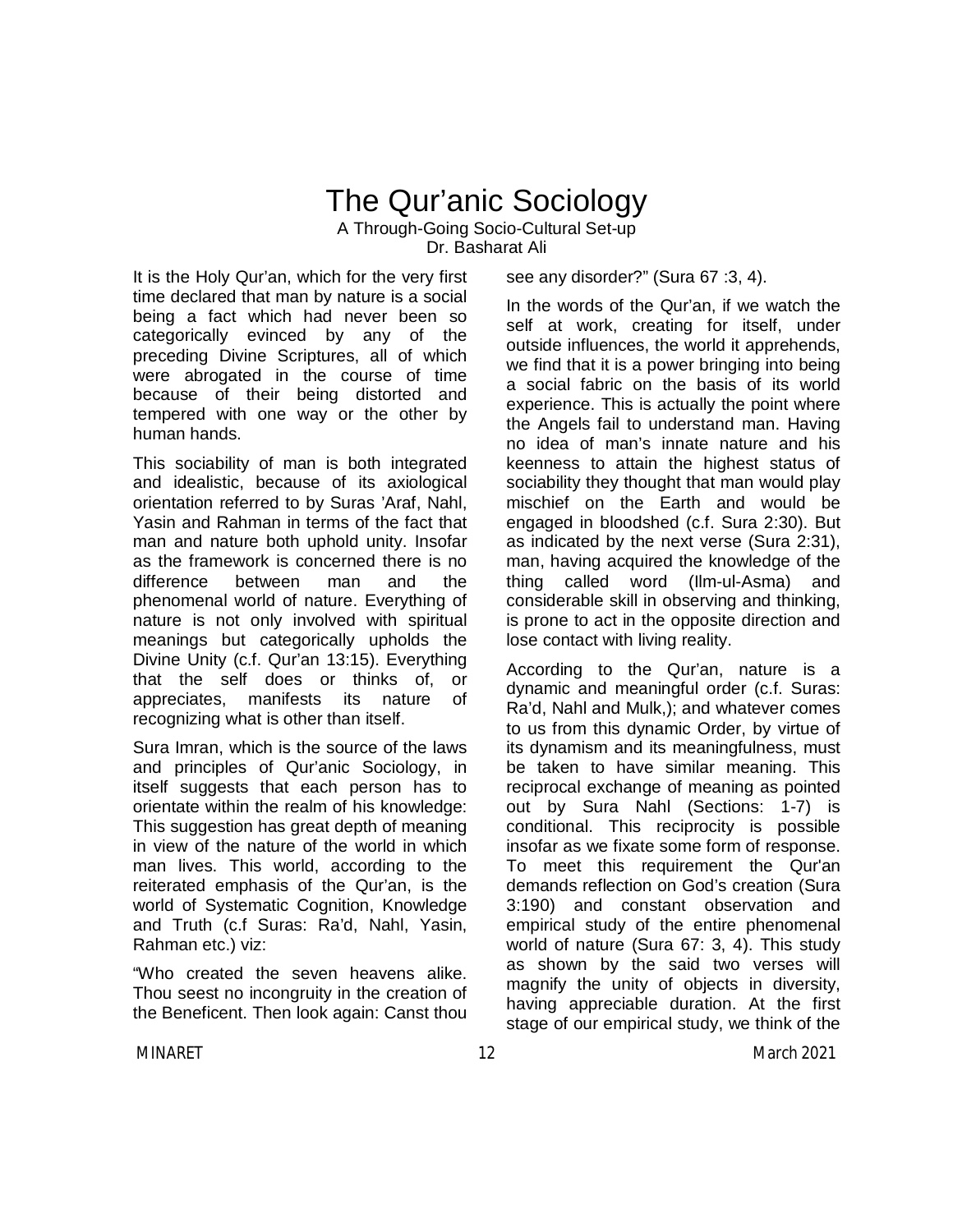objects, which maintain themselves over others, say, their neighbours, and, therefore, have energy of resistance; and we make them a centre of activity, capable of bringing about results by contact with other things. In short, all that we attribute to the objects is characteristic of the self. This reciprocal relation between man and nature or self is the gift of the Qur'an, which was unknown to the men of the past centuries and is unknown to modern man who still finds himself standing in face of a conflict between religion and science, mind and matter, philosophy of religion and philosophy of science. (*For further detail, see: "History of the Conflict between Religion and Science" by : J.W. Draper; and "Recent and Contemporary Philosophy" by: Renay C.A. Wolf, published in: "Outlines of Modern Knowledge"*). We also come to know our own selves by discovering the reciprocal relations between man and nature. More so, when we are able to identify the similarity of spiritual involvements in all the depths and levels of nature and in the human being. Psyche, or Self (c.f. Sura Nahl, Section 1-7). The understanding of this interdependent and reciprocal relation-ship between man and nature is the basis of sociality, culturality, and value-orientation patterning.

The method of interpreting in terms of selfhood as indicated by verse 191, Sura Ale Imran, holds along the whole gamut of existence:

"Those who remember Allah standing and sitting and (lying) on their sides, and reflect on the creation of the heavens and the earth: Our Lord; Thou hast not created this in vain".

The verse above calls upon man to put

selfhood into the series of the events through which all the things of the heavens and the earth pass. According to Sura Yasin, third Section, selfhood cannot carry man into illusion as assumed by the modern philosophy and the Christian Theology (c.f., "Discussion on Christian Cosmology" by: Joachim Wach; "Comparative Religion and Sociology of Religion" by: Radhakrishnan, and; also "Reign of Religion in Contemporary Philosophy"). The Qur'an discards the trickling of vision, illusion and wringling of things as assumed by Christian Theology and Modern Philosophical Cosmology. The Qur'an refers to order and unity in the multiplicity of things as it says:

"Canst thou see any disorder? and again thy look will return to thee confused, while it is fatigued".

Sura Nahl unequivocally lays stress on the fact that the self projection is characteristic of the self's activity, from the very beginning of perception. It is not a mere vestigial animism as assumed by the Christian Theology and audaciously referred to by Robertson in his "Pagan Christ". According to the Qur'an it is bound up with that self assertion which means nothing but life – glowing life. But according to verse 191 of Sura Ale Imran, as quoted above, it needs retirement, criticism and self evaluation. The self quickly recognizes that there are limitations upon its putting its own nature into perceptual objects. This is because of the reciprocal unity between man and nature. Both uphold unity. This reciprocity between man and nature has its own logic and ideal. Man by virtue of his nature "Zaluman Jahula"—(Unjust to himself and— Ignorant of the consequences of the responsibility he took upon his shoulders), is directed to correct his errors, for, an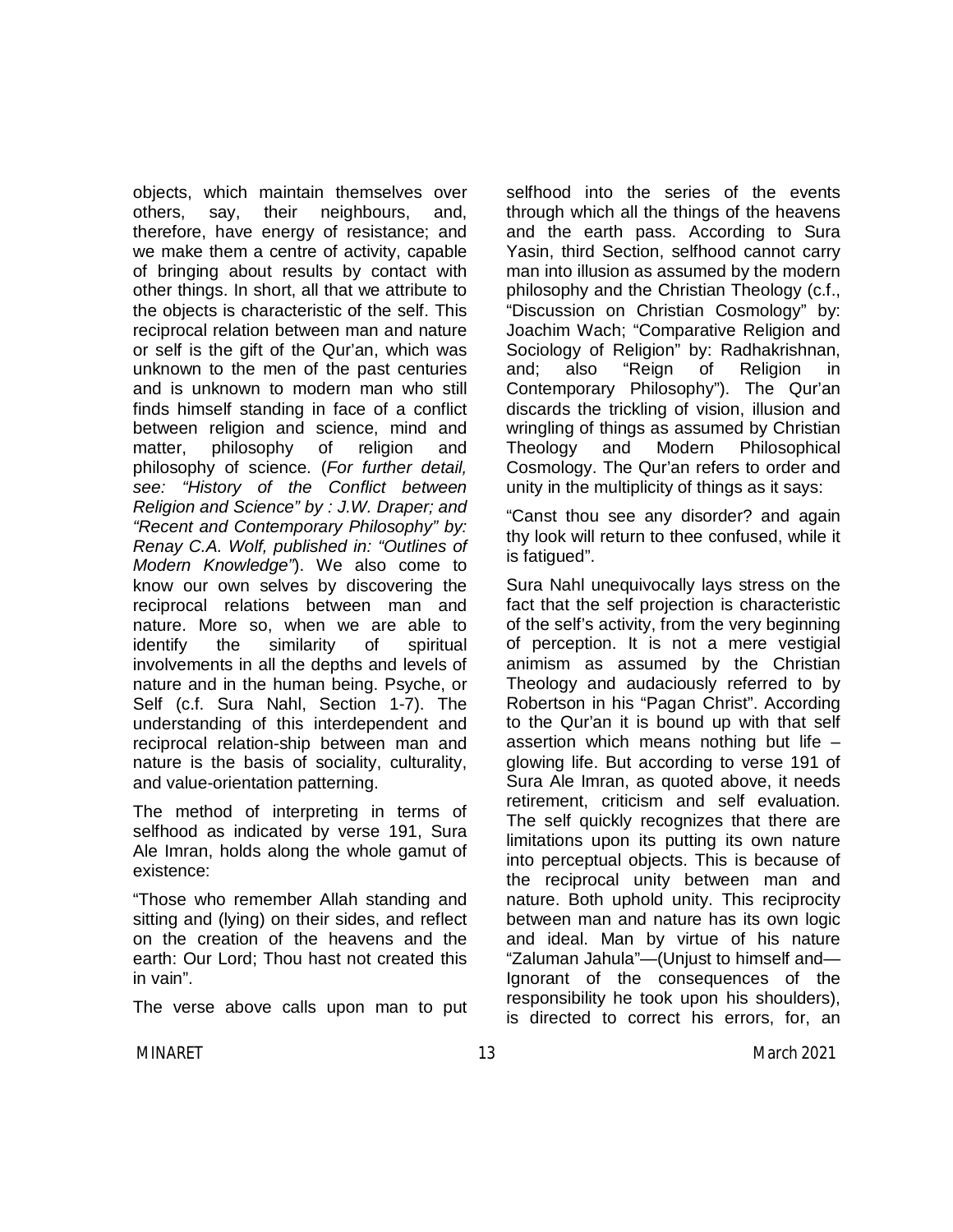experience, embracing wide variety must be a coherent whole.

The modern systems of knowledge refer to the pan Psychic relations between man and nature. These systems also recognize the Psychological factor in the things of the phenomenal world of nature. These facts show the limitations of Modern Thought. Psychological or Pan-Psychic involvements of man's ego and the phenomenal world of nature are the things which speak on the level of the phenomena of them all. But the Qur'an not only refers to the sociality of them all but firmly asserts that in the depth there are spiritual meanings which at the apex refer to the super-most fact, i.e., "The Tauheed" (Oneness of God). Thus, Sura Nahl unequivocally points out that both man and nature uphold unity – The "'Ahdiyyat" (Oneness) -Ruku 1-7).

"Say: He Allah is One" (c.f. Sura Ikhlas).

by virtue of this attainment in the ultimate form of Tauheed, man and nature categorically are bound to glorify Allah and pay obeisance to Him.

This forms the subject-matter of not only the Suras Ra'd, and Nahl, but the Qur'an refers to this vital problem of the entire creation, which forms their existential base again and again of socio-cultural and personality systems at various places (c.f. the Suras 22 :44; 24-41-46; 62 :1; etc.).

Spontaneously and by virtue of their innate nature, man and nature—the entire creation of heaven and earth—not only are panpsychic but, according to the Suras Ra'd, Nahl, A'raf etc., they are also directly impressed.

It is the Qur'an which has given expression to the meaning, involvements in all depths and levels of the thing which is called "The World of the Heavens and the Earth". The second corollary which is the concomitant part of the meaning involvements in the things of the phenomenal world is the idea that they are animate. The idea of inanimate and mute world has been rejected thus by the Qur'an. The inanimate world cannot give impetus to man to keep on observing nature, as directed by the Qur'an. This idea of nature as being inanimate, cognates and has meaning, and gives vitality and new energy to an observing mind. Inspite of the believe that nature is alive and is endowed with vigour and energy, the observing mind still confers life from his own side. The belief of nature being alive and ever new has its own active influences or his own Psychic and personal experience. This life-giving and life-gaining processes between man and nature is reciprocal. This is why neither is man free from the contact with nature, nor is nature free from the contact with man. Both are interdependent. This is why the Qur'an says that man was born to harness the forces of nature. If the self, so far as conditions permit, constructs its world according to its own characteristics, nature may well seem to be instructed with selfhood.

Nature is not only phenomenal, but equally social and meaningful. These aspects of nature were never identified before. Modern Science has to cover the phenomenal aspects of nature, having no concern with the other two cogently related aspects. The inconsistency in the discovery of nature is responsible for the trouble of modern man. As the unity of nature in this way has been destroyed, it is but natural that man should be entangled in conflicts, contradictions and anomalies, leading to disintegration in all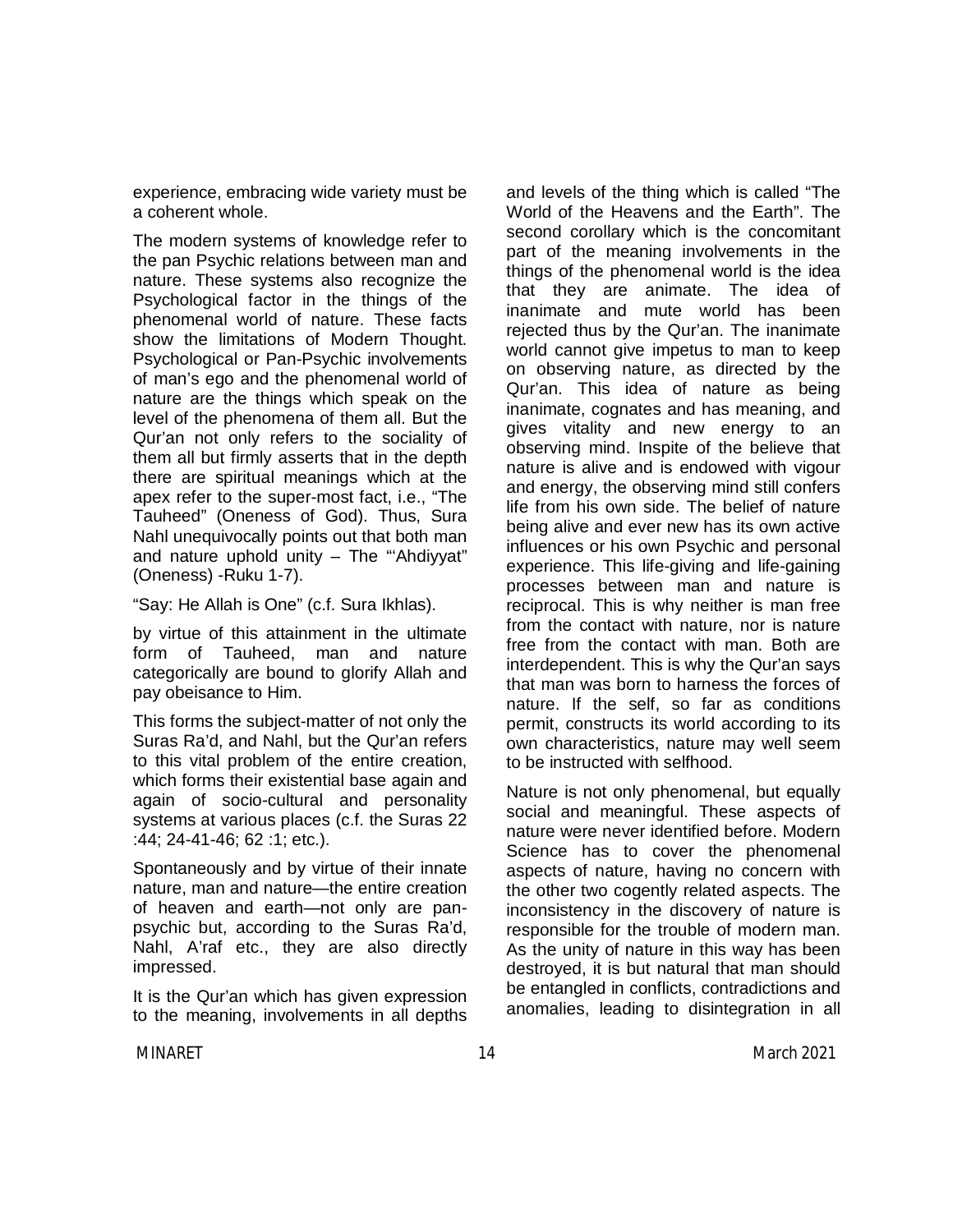aspects of physical, psychological, sociocultural and religious life. The distorted and hetero-genius look on nature according to the Qur'an is the result of the distinction between the three corrected aspects. The distinction between the phenomenal real and the ontological real is the deepest line of cleavage known to human intelligence. This has been resolved by the Qur'an. The Suras Ra'd, Nahl, Yasin, Rahman and Al-Mulk demand of man to study nature and discover for himself the real facts, which are by far most important for the construction of life of man in all directions of personality development and the perfection of society and culture.

This short preamble forms the introduction of the analysis of the series of articles, the totality of which forms the socio-culturally systems of Islam.

1. Accounting for Sense perception.

- 2. How the mind constructs its objects.
- 3. Things as Values.
- 4. Our Common World.
- 5. The Independent Reality.
- 6. What are we-a Sociological analysis of individual — a biological entity and a personality in social and cultural ramifications.
- 7. Our bodily form.
- 8. The Unity of Selfhood.
- 9. The Thorough-going Socio-culturality.
- 10. Our cognition and knowing.
- 11. The valuing-judgment. Vindication and verification.
- 12. Our Achieving-status and roles.
- 13. Our configurational growth and spiritual constellation.
- 14. The status of speculation matters.
- 15. Socio-cultural and spiritual consequences of immorality.
- 16. The Ultimately Real.

| THE OUR'ANIC FOUNDATIONS                                         |
|------------------------------------------------------------------|
| AND                                                              |
| STRUCTURE OF MUSLIM SOCIETY'                                     |
| By                                                               |
| Dr. Muhammed Fazl-ur-Rahman Ansari.                              |
| B. Th., M.A., Ph.D.                                              |
| Vol: I: Principles Relating to the Foundations of Muslim Society |
| Vol II: Code Relating to the Structure of Muslim Society         |
| THIRD EDITION                                                    |
| (Just published)                                                 |
| Price : US $$20/=$                                               |
| Pak. Rs. $1600/$ =                                               |
| Now available $at -$                                             |
| World Federation of Islamic Missions,                            |
| Islamic Centre Block-'B' North Naizmabad,                        |
| Karachi-74700, Phone: 021-36644 156                              |
|                                                                  |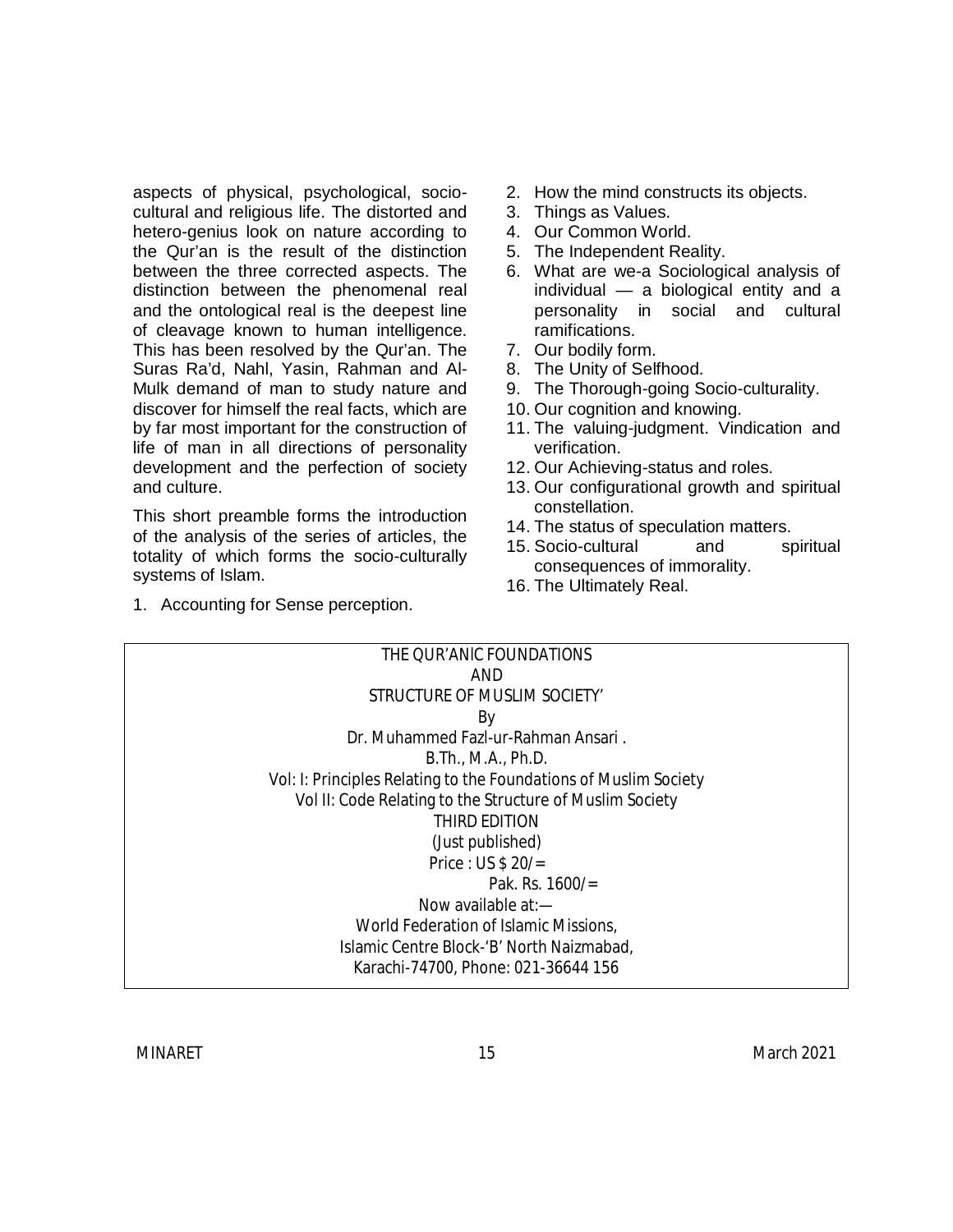## Pearls of Prophetic Wisdom Zakat

#### **Zakat—An Obligation:**

Abu Hurairah narrates that a Bedoin once came to the Holy Prophet  $(\mathbb{R}^p)$  and said:

"Let me know what I should do so that I finally enter Heaven."

The Holy Prophet (صلى الله عليه وسلم (replied:

"Worship God and be not a Polytheist, say your obligatory prayers, pay the Zakat which is obligatory and fast during the month of Ramadan."

The man then exclaimed:

"By God! I shall do nothing more than that."

When he turned to go, the Holy Prophet  $(\mathbb{Z})$  said to his companions:

"Those who are desirous of seeing a dweller of the Heaven may see this man."

### **Failing to pay Zakat is a Sin:**

Abu Hurairah narrates that the Holy Prophet  $(\mathbb{Z})$  has said:

"The camels shall come (on the Day of Judgement) to their owner in the best state of health and vigour and if the man had happened to have failed to pay their Zakat, they shall trample him down. The sheep shall also come in the best state of health and vigour, and if their owner had happened to have failed to pay their Zakat, they shall kick him with their hooves and attack him with their horns . . . . . . . . . . . Let none of you come to me on the Day of Judgement carrying a bleating sheep on his shoulder or a crying camel and say: O Muhammad, help me! for I shall say: Nay, I can render you no help, I had conveyed to you (the commandments)".

Abu Hurairah narrates that the Holy Prophet  $(\mathbb{Z})$  has said:

"The one who failed to pay Zakat despite the fact that God had bestowed upon him considerable wealth (shall be punished thus on the Day of Judgement). His wealth shall be brought to him in the form of a serpent with two stripes on its head and it shall be hung around his neck. The serpent shall bite him on his jaws saying: I am your wealth, I am your treasure."

The Holy Prophet then recited the following verse:

"(And let not those who covetously withhold of the gifts which God hath given them of His Grace, think that it is good for them: nay, it will be the worse for them: soon shall the things which they covetously withheld be tied to their necks on the Day of Judgement)".

### **Delaying Undesirable:**

Abu Hurairah narrates that a man came to the Holy Prophet ( ﷺ) and said:

"O Messenger of God! which charity is the best from the point of merit ?"

The Holy Prophet (صلى الله عليه وسلم (replied:

"It is that which comes from you while you are in a good state of health, harbouring the love of wealth, fearing poverty and desirous of prosperity. Do not wait until you find yourself on the death – bed and say: "So much for such and such person and so

MINARET 16 March 2021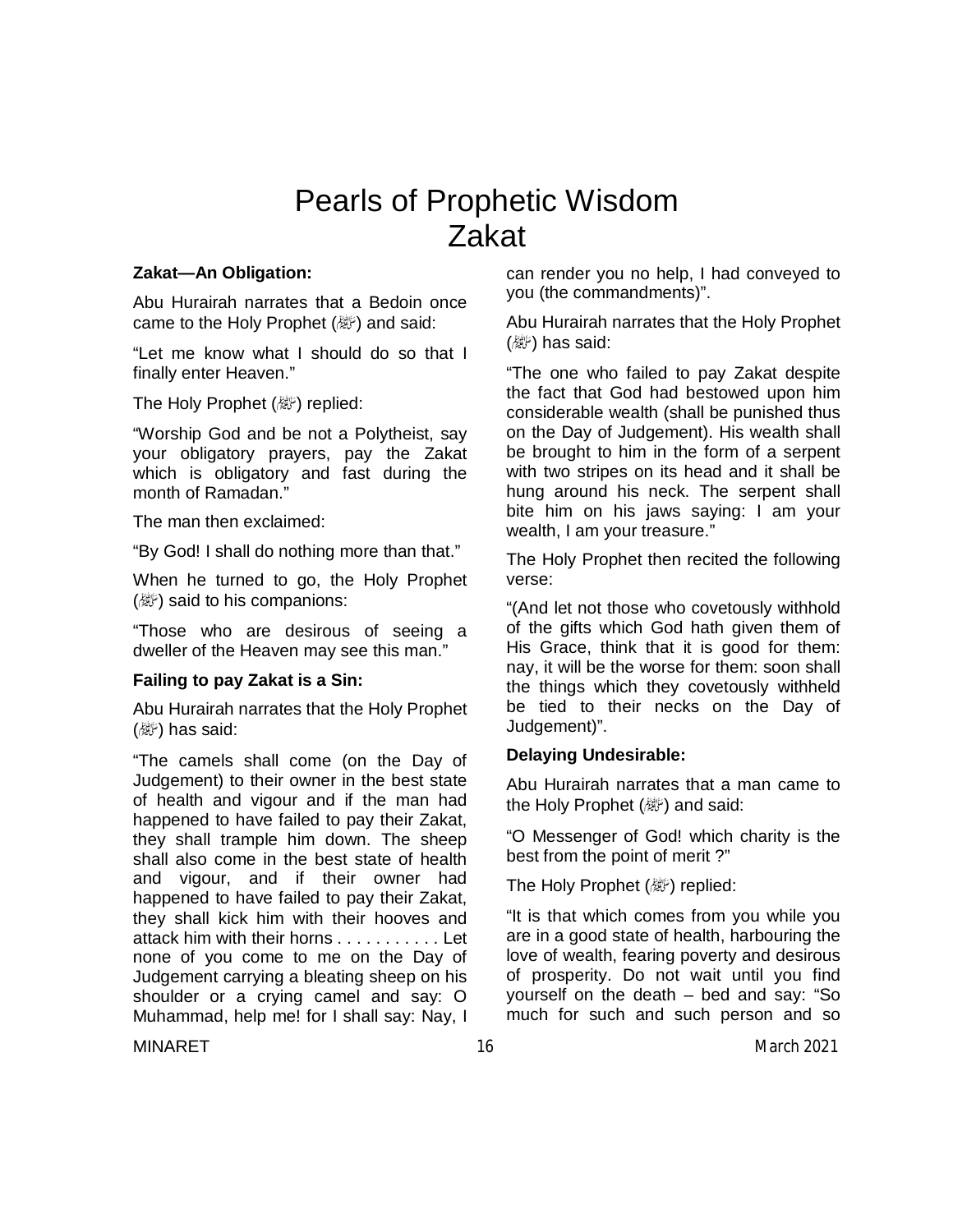much for such and such person", while the whole has already gone to someone else (the heirs)".

Haritha bin Wahab says that he heard the Holy Prophet ( ﷺ) saying:

"Hasten with your charities, for the day comes when one of you shall come out with his charity to dispose it off but none shall accept it. He might hear a man say: "Had you offered it to me yesterday I should have accepted it but today, I have no need of it."

#### **Rate of Payment:**

Anas narrates that Abubakr appointed him at Bahrein (for the collection of Zakat) and then wrote to him the following letter:

"In the name of Allah, The Gracious, The Merciful."

This is the charity which has been rendered obligatory by the Holy Prophet (。) at the command of God. Whosoever among Muslims is asked to pay it according to the fixed rate of payment, he should pay it but he should refuse to pay if asked for the payment of anything above the fixed rate. In twenty four or less camels the rate of payment is one sheep on each five camels until the number reaches twenty five. From twenty five to thirty five camels, one she camel one year old should be paid; from thirty six to forty five, one she camel two year old; from forty six to sixty, one she camel three year old; from sixty one to seventy five, one she camel four year old; from seventy six to ninety, two she camels each two year old; from ninety one to one hundred and twenty camels, two she camels each three year old and when the number of the camels exceeds one hundred and twenty, one she camel two year old for each forty camels and one she camel three year old for each fifty camels should be paid. There is no charity (Zakat) on four camels unless the owner wants to give it and when the number reaches five, one sheep should be given in Zakat.

As for the sheep intended for breeding, one sheep should be paid on forty to one hundred and twenty sheep. From one hundred and twenty one to two hundred sheep, two sheep should be paid; from two hundred and one to three hundred sheep, three sheep should be paid. When the number exceeds three hundred, one sheep should be paid on each hundred sheep. If the number of sheep is less than forty, there is no charity (Zakat) on them unless the owner offers it voluntarily.

As for silver, the rate of payment is one – fourth of a tenth part  $(2 \frac{1}{2})$  of the total weight. If one ownes only one hundred and ninety (dirhams) there is no charity (Zakat) on them unless the owner makes a voluntary payment".

#### **Zakat on Agricultural Products:**

Salim bin Abdullah narrates from his father that the Holy Prophet  $(\mathbb{R})$  has said:

"The land which is watered by the sky (rain) or springs, the Zakat on its products is one tenth of the total production. As for that which is irrigated from the well water, the Zakat on its products is one – twentieth of the total production.

======================

<sup>===============================================</sup>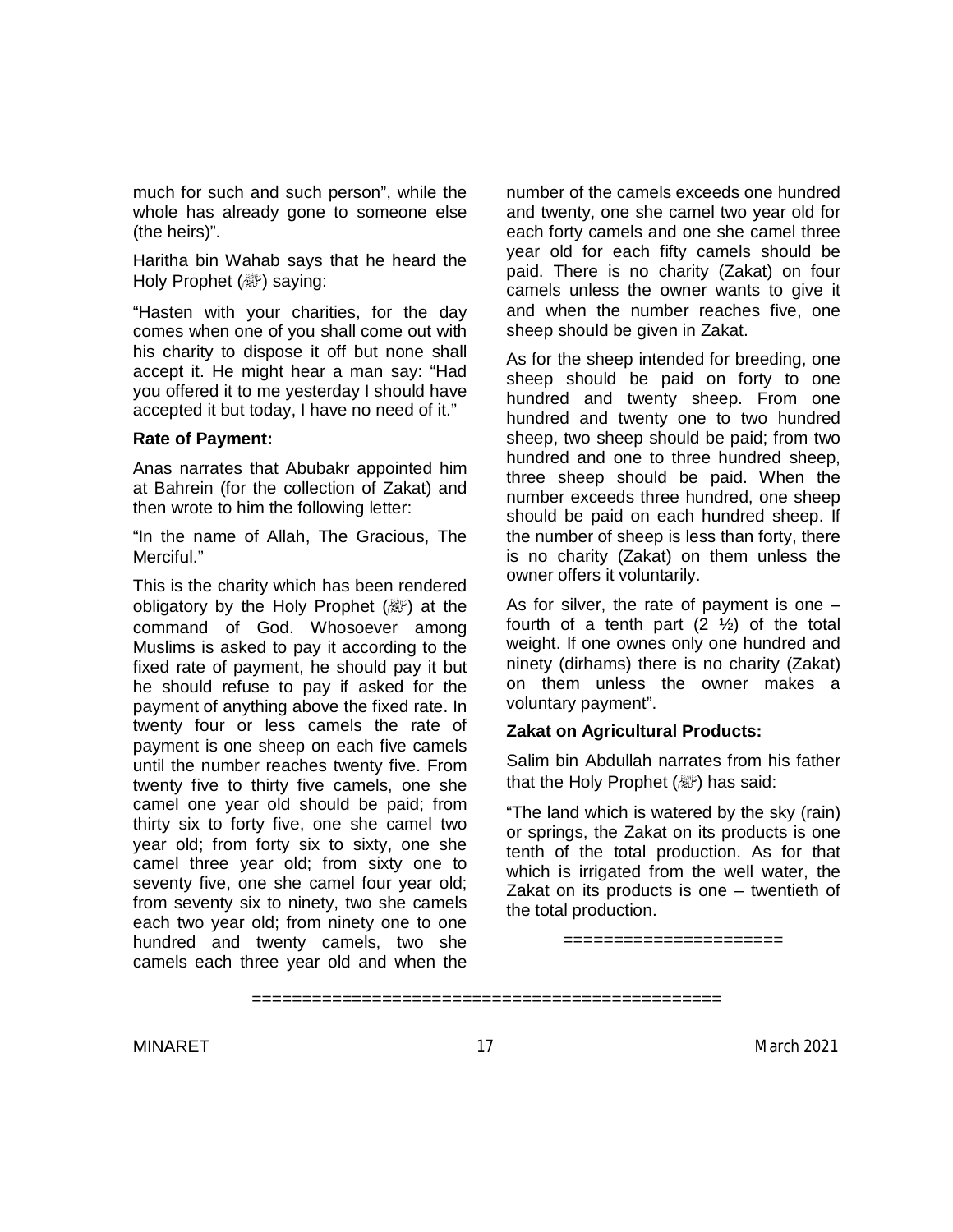## Rights of Non-Muslims in Islamic State

M. W. Gazder

In an Islamic State the security of life, property and religion of non-Muslims is as much ensured by the law as that of the Muslim subjects. No one can molest them except in accordance with law, nor can anyone expropriate any non-Muslim of his rightful property. On occasions of new conquests Muslim soldiers were specially directed not to occupy any lands belonging to the vanquished people. They were even not allowed to purchase those lands. The non-Muslims on the other hand had the full right to retain all the proprietary and prescriptive rights. In the later period of the caliphate of Hazrat Umar b. Abdul Aziz, it was made a rule that if any Muslim desired to have some land for cultivation he could do so only on a lease practically on the same conditions as the non-Muslim could. (Islam ka tarkhi Nizam, pp. 184-185).

There is a lot of documentary and historical evidence to establish the fact that Muslims have never liked to interfere in the matter of non-Muslims' religious beliefs they have always adopted. The charter granted to the people of Najran reads: "To (the Christians of) Najran and the neighbouring territories, the security of God and the pledge of his Prophet are extended for themselves, their religion, and their property to the present as well as the absent and others besides; there shall be no interference with the practice of their faith or their observances; nor any change in their rights or privileges, no bishop shall be removed from his bishopric nor any monk from his monastery; nor any priest from his priesthood; and they shall continue to enjoy every thing great and small as heretofore, no image or cross

shall be destroyed; they shall not oppress nor be oppressed they shall not practice the rights of blood – vengeance as in the days of ignorance; no tithe shall be levied from them; nor shall they be required to furnish provision for the troops". (Spirit of Islam, Ameer Ali)

In about all cases, great justice and liberty was shown by the early caliphs and their orthodox followers towards the non-Muslims under their sway. The non-Muslim subjects were precluded from building new churches or temples only in places exclusively inhabited by Muslims (Ansarul Muslemeen). "No new churches or temples" said Hazrat Abdullah b. Abbas, "can be erected in a town exclusively inhabited by Muslims, but as regards other places where Zimmies (Non-Muslims) live from before, we must abide by our contract with them. In those towns where Zimmies live in majority, they are not precluded from erecting new temples and synagogues. In suburbs and villages also where temples and synagogues are already in existence they cannot be demolished".

Non-Muslims are also entitled to have property for the maintenance of their religious institutions. Hazrat Umar, the second caliph did not touch, in any case, the property dedicated to the Christian churches and he, on the other hand, endorsed all the allowances granted already for the subsistence of their Caretaker priests.

Equality of all human beings is a fundamental rule of Islamic law, and in the matter of justice, no distinction whatsoever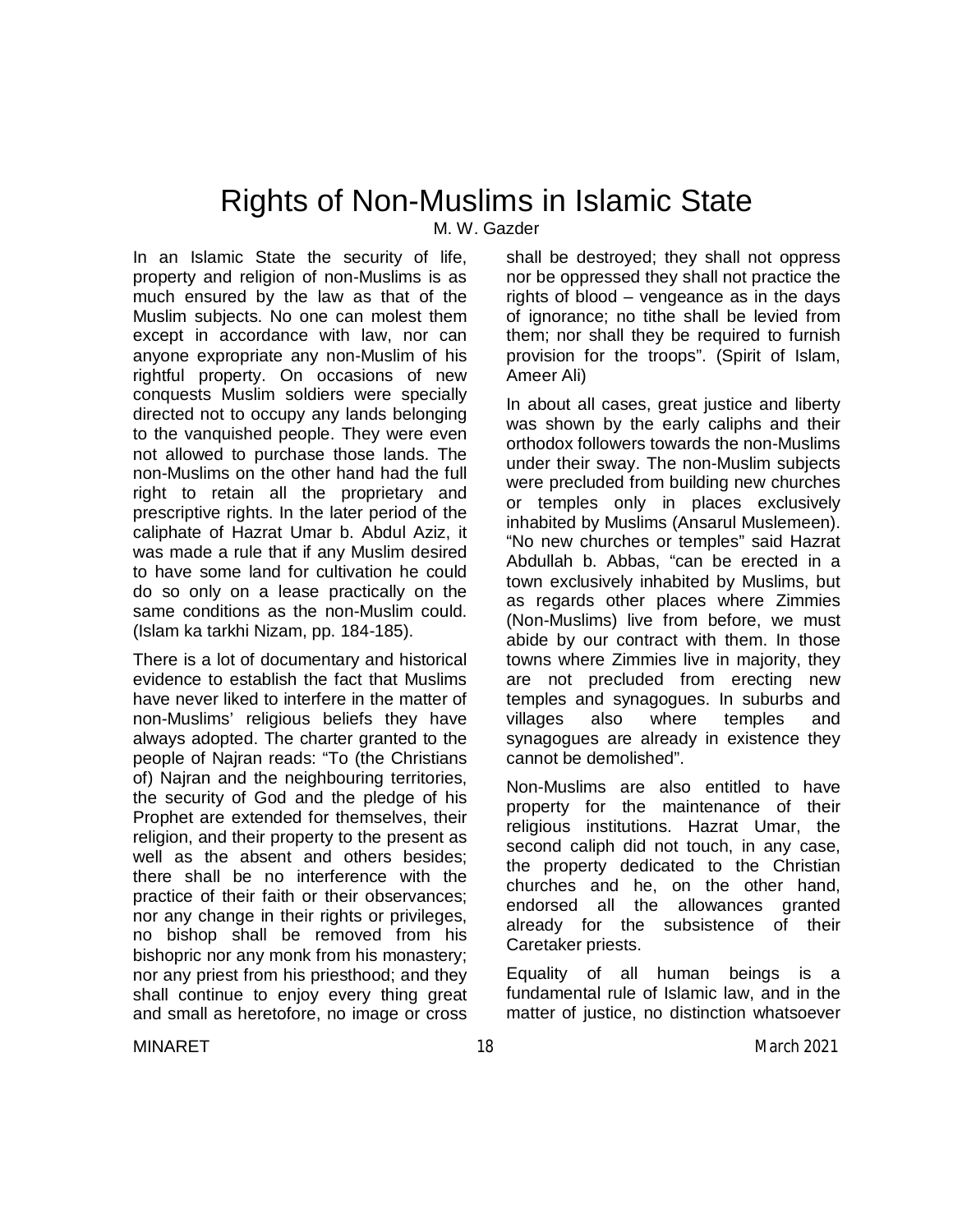is made between Muslim and non-Muslim or the ruler and the ruled. Hazrat Ali, the fourth Caliph said: "Their (Zimmis) blood is like our blood". If a Muslim murders a non-Muslim, he is handed over to the heirs of the 'Murdered' just as in the reverse case. Dr. Hamidullah says: "The Prophet (*剛*) appears to have employed non-Muslims for technical purposes such as carpenters, goldsmiths, makers of war machines such as manjaniqs (catapults) and the like, and sent Muslims to get trained under them. Again, the Holy Prophet (ﷺ) entrusted forensic administration of Jews and Christians, Parsis etc, to their own coreligionists", (Muslim Conduct of State).

In short, there is no doubt that it is one of the basic functions of an Islamic State to uphold human dignity irrespective of all considerations of race, colour and creed, and to provide for general security, peace and order of life.

Every state confers some rights as well as imposes certain obligations on its subjects. Every citizen has to contribute something to the economic and social welfare of the State without which neither a State can run nor order and peace can ever be achieved. Like all other States, the Islamic State too levies quite naturally some taxes and imposes certain obligations upon its

subjects.

For all considerations of protection, security and safeguards, the Islamic State imposes a very ordinary tax (Jizya) on its non-Muslim subjects. The tax is levied for meeting the requirements of the soldiers engaged in warfare. The jizya is leviable only on those who are males, free, mature and sane. According to Muslim jurists, the capitation tax is exacted only from the males; women and juniors are exempt. Further it is not exacted from the indigents who receive charity nor from the blind who have no occupation, nor from chronically sick receiving charity, nor from the crippled, nor from the monks in the convents nor from the lunatics, nor from the very old who can neither work nor have any Wealth.

In short, Jizya is to be realized only from such males of Ahl-ul-Zimma who are mature and sane and have got the capacity of fighting and pursuing some lucrative profession. "The rich have to pay 48 dirhams, the man with average means 24, and the one practicing handicraft, such as peasant, 12, once a year, (Hamidullah, Muslim Conduct of State). They are exempt from surplus Property Tax (Zakat) which all the Muslims, male and female, young or old, have to pay every year, and which is by far heavier than the Jizya.

# ATTENTION TO OUR READERS

It is our earnest request to the readers and subscribers "THE MINARET Monthly International" to extend their help and co-operation for increasing its circulation, convincing friends for advertisement, sending goods articles and giving precious suggestions for the improvement of the magazine.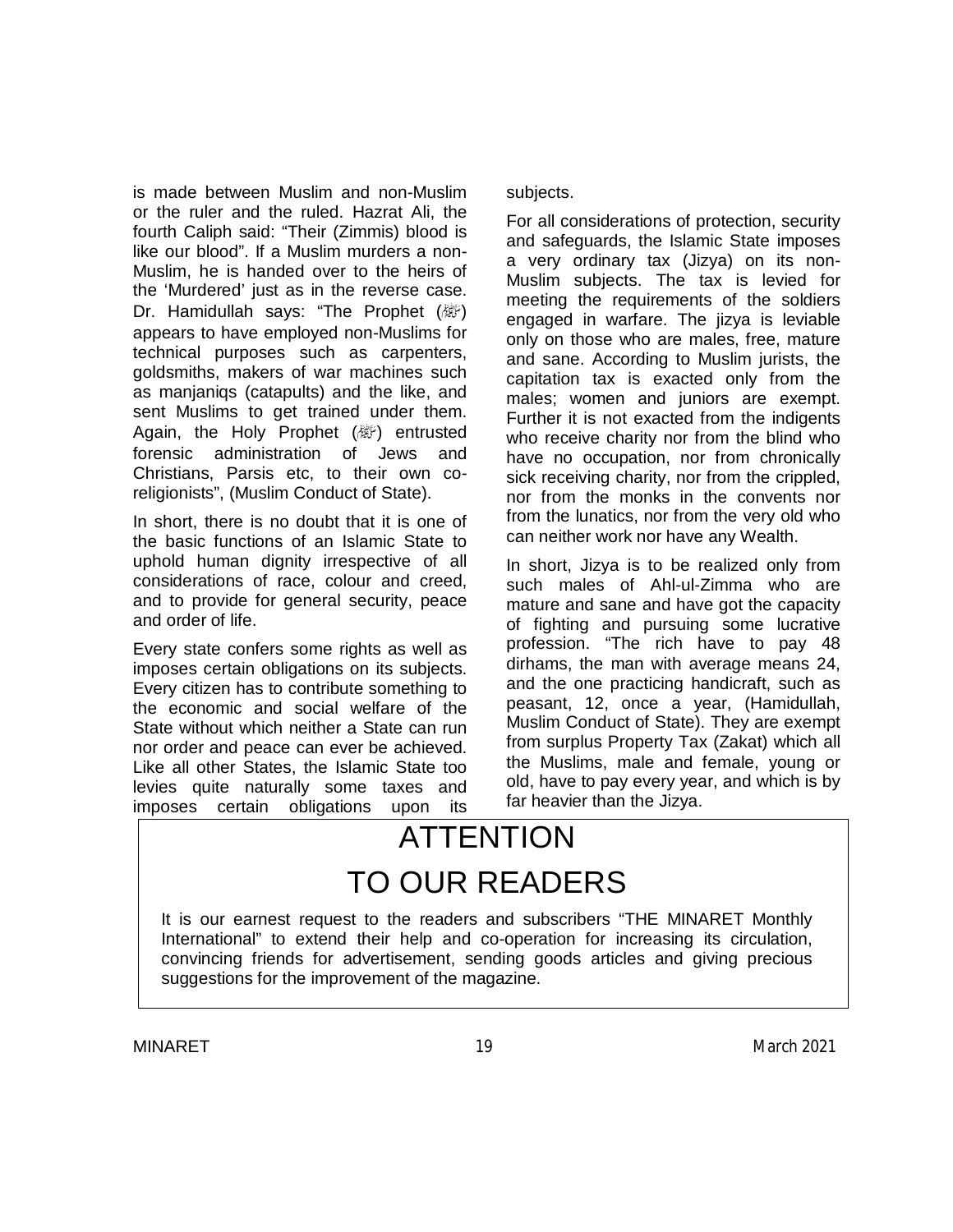## Islam and Social Welfare

His Eminence the late Shaykh Mahmoud Shaltout, Ex-Rector of Al-Azhar University

#### **1- Definition:**

Social interdependence is the individuals conviction of their mutual responsibility towards each other, and that each bears the obligations of his brethren so that if one should act in a harmful manner, he harms but himself and his brethrern; and likewise any good deed reverts to himself and his brethren.

#### **2- Islam and Society:**

Islam is not a purely spiritual religion as it is erroneously visualized, and depicted by some as being solely concerned with the relation between God and his servant and having no business with the organization of the concerns of society and its life structure. To the contrary, it is an all-comprising general religion deciding:

First: The relation of man to his God.

Second: The basic organization of human relations and public interests on which the welfare and happiness of society depends.

In order that people shall respond to this organization, Islam has taken care that their adoption of it shall emanate from their fear of its originator, their feeling of conviction of knowledge of man both secret and apparent. In this way is instilled into their souls the principles of mercy, love, cooperation, mutual benefit and unity of feeling and perception and that the individual shall see his existence as an essential part of society and shall therefore give of his own self and of his possessions in the measure which realizes his constituency of a part of the Society.

#### **3- Social Interdependence Between Moslems and Its Extent:**

The individuals in a human society are not entities which can be independent of each other but are by dint of their existence in this world and by the circumstances of their living in it units exchanging benefits and cooperating in realizing their interests.

Islam, however, did not suffice itself, relative to the inter-relation of individuals in a human society, with the dictates of the nature of life and the circumstances of living but has provided for the protection of social human nature from being led astray and from degeneration as a result of spiritual forces or lusts which often forces them out of the bounds of moderation necessary for their beatitude, happiness, peace and stability.

Hence the care of Islam to link the individuals by a heartfelt bond which unifies their direction and goal, rendering them a powerful compact and inter-twined unit, operating in love and public benefit and aiming at happiness in this world and the hereafter. This bond is the link of faith and the belief in the quality of goodness which is in fact, God Almighty Himself.

Islam has given this bond the name of "religious brotherhood" between Moslems.

"Brotherhood" is indeed the best expression for the social rights and duties, and it is the most powerful inducement of souls towards the concepts of mercy, love, cooperation and mutual feelings and perception, thus realizing the ideals of the society which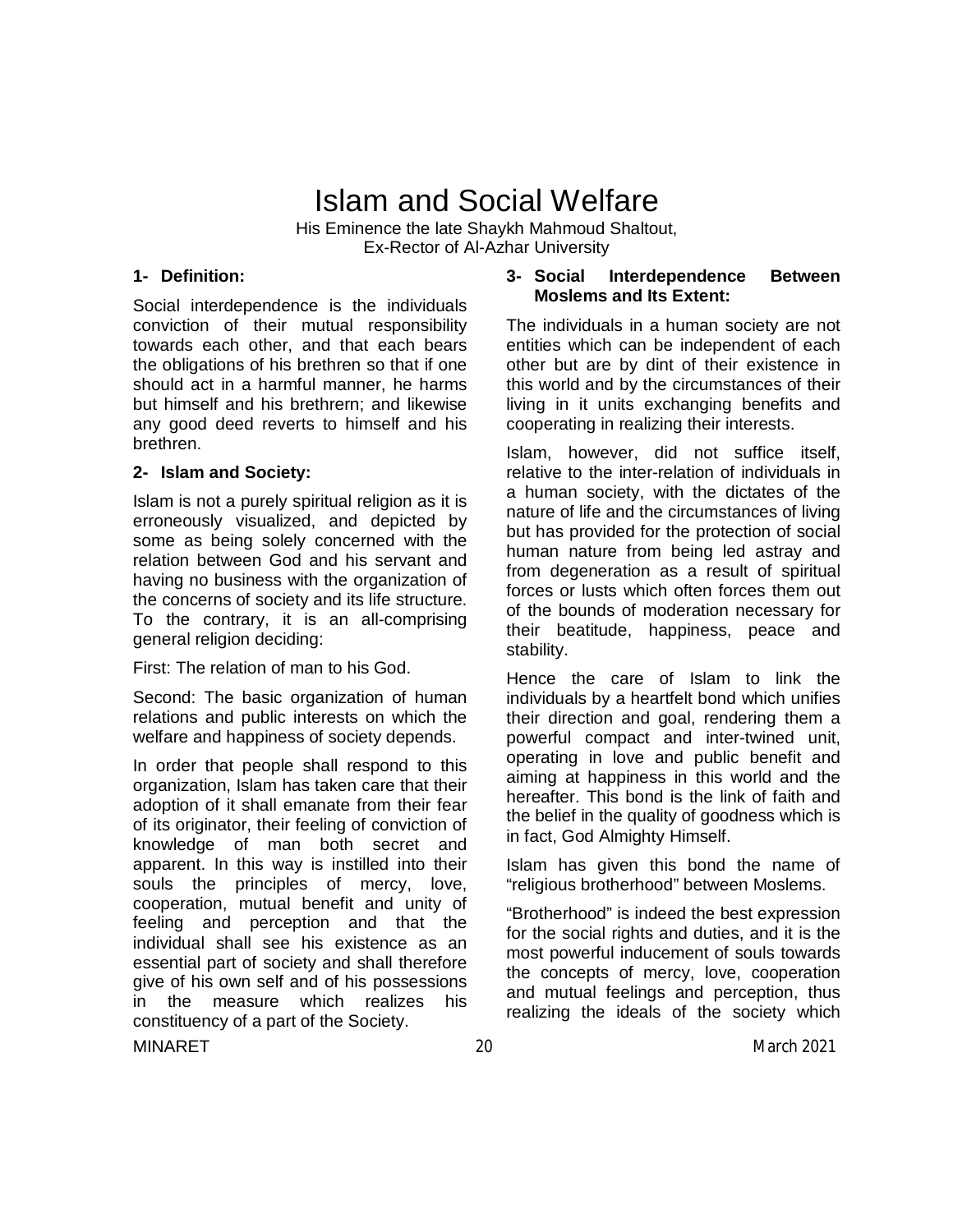leads it towards virtue and averts it from evil.

Islam decided this "Brotherhood" among Moslems in the words of the Almighty: "Believers are brothers" and in the words of the Prophet ( ): "A Moslem is the brother of the Moslem."

Islam has set religious brotherhood far above the status of kinship insomuch as it has:

- a) replaced war by peace; division by unity; enmity by forgiveness — and man under its haven lived in peace whether alone or accompanied — even with the killer of his father or brother without fear of vengeance or anticipation of hurt: "You shall remember the Lord's bounty when your hearts have been brought together and you have become brothers after enmity", and: "When they have turned to their Lord and prayed and gave of their plenty, then they are brothers in religion."
- b) Made the Moslem forsake of his Moslem brother, to repudiate his tribe and fellows, to cut up his father and to fight his own brother.
- c) Annulled the direct consequences of inheritance or tutelage or kinship when these were estranged from religious brotherhood.
- d) Converted Moslem society, by faith and belief into a unified system sharing joy and sorrow, pleasure and pain, happiness and misery, mercy, kindness, guidance and help — however distant the abode, and however different the languages and dialects.

This is what became an accomplished reality in the first Moslem society at El-Medina after the immigration to it of the

Prophet and his disciples. Having realized "religious brotherhood" the immigrants and the followers had become a unique example for cooperation, solidarity and complete overall social interdependence unparalleled in any other human society ever.

One emblem: "Fellow believers are to one another as masonry bond each supporting one another."

One Feeling: "Believers towards each other in love, kindness and mercy are as one body: if one member shall suffer then the rest of the members shall respond to it by fever and insomnia."

One Plea: "God forgive us and our brethren, our predecessors in faith, and suffer not any anger in our hearts for those who have believed. Our God Who is lenient and merciful."

Moslems in this Moslem society had reached such unique heights in social interdependence that the Almighty has immortalized them in His words: "and they deny themselves even though they be more meritorious."

#### **4- The Generality of Social Interdependence in Islam:**

If the world in its modern era preaches social interdependence between the individuals, this is limited to the realization of the immediate needs of life for the needy such as food, clothing and housing. Islam, however, fourteen centuries ago, was not satisfied with this alone, but has instituted foremost and above all five rights for the citizen without any one of which no human dignity or happiness could be complete. Furthermore Islam has deemed the Society responsible for making possible, to those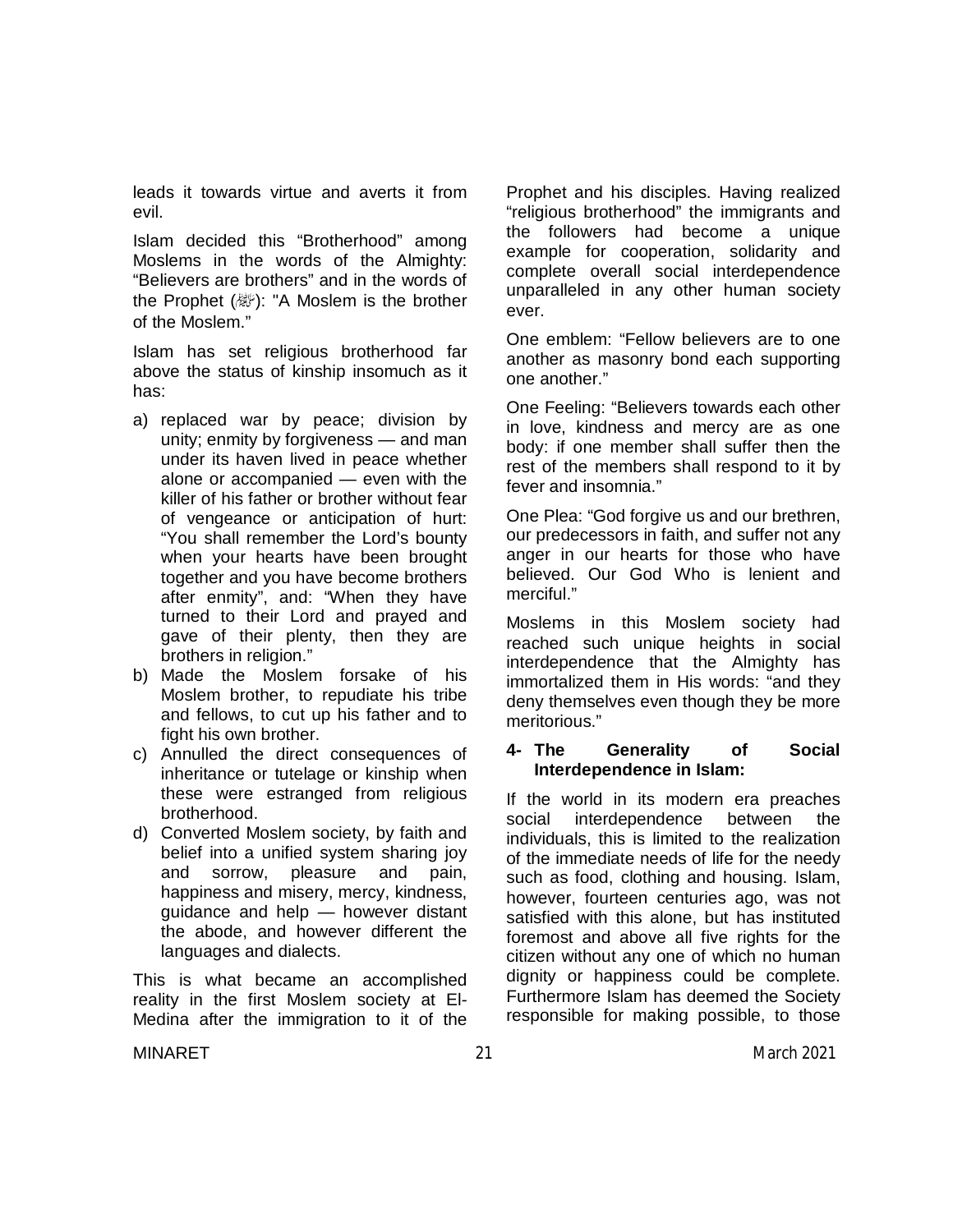sections of the community, the enjoyment of these privileges.

Hence was evolved the principle of social interdependency in Islam in its general and complete sense. Islam, therefore, when preaching social interdependence has not limited this to the need for food, clothing, shelter, or similar but makes it to embrace the already mentioned rights which represent the right of every man to:

- 1- Preserve his religion.
- 2- Preserve himself.
- 3- Preserve his progeny.
- 4- Preserve his fortune.
- 5- Preserve his intellect.

and hence the social interdependence of Islam came as an overall concept embracing all aspects of material and spiritual life.

#### **5- Aspects of Social Welfare in Islam and Means of their Achievement:-**

Social welfare in Islam is of various kinds which Islam deemed necessary of achievement in all their scope. These are:

- a) Civil welfare: "You shall want for others what you want for yourself".
- b) Scientific welfare: "Those who withhold what we have imparted of wisdom and guidance in our Book they are the damned by God and the people, except those who have abstained from evil and reformed and preached the good word," and: "He who held knowledge in reins shall be reined in by a rein of fire on the day of resurrection".
- c) Political Welfare: "Moslems are blood equals and their nobility is that of the lowest amongst them and they are together against any others."
- d) Defense Responsibilities: "React

whether capable or otherwise and strive by your life and your wealth for the sake of God."

- e) Criminal Responsibilities: "No bloodshed is tolerated in Islam" meaning that bloodshed does not go unheeded but is punished: "Oh you believers, punishment is ordained for killing" or compensated for either by token, worth or from public funds: "a Moslem's ransom, to his kin".
- f) Religious duty responsibility. it corresponds to the responsibilities governed by the legislations concerning the religious duties such as prayer and fasting.
- g) Economical Responsibilities: "You shall not lay hold on goods unlawfully" and: "You shall never appropriate the goods of those over whom you have been placed in guardianship".
- h) Moral interdependence: "He who sees an evil shall correct it by deed, or if not possible then by word, or if not possible then by wish—this being the least faith" and: "He who stands in vigilance over the dictates of the Lord and is guilty of their disobedience resembles those who had taken charge of a ship and some took over the upper part and some took the lower part thereof. Then those at the lower part, having to go to those above for a drink, thought — can we make a. hole in our part without harming those above us'! If these should be left to their own devices everyone would perish but if they are controlled against their own wishes then they would be saved together with all the others."
- i) Civic Responsibilities: "Cooperate for the good and the observance of God's behests and not for evil and aggression."

MINARET 22 22 March 2021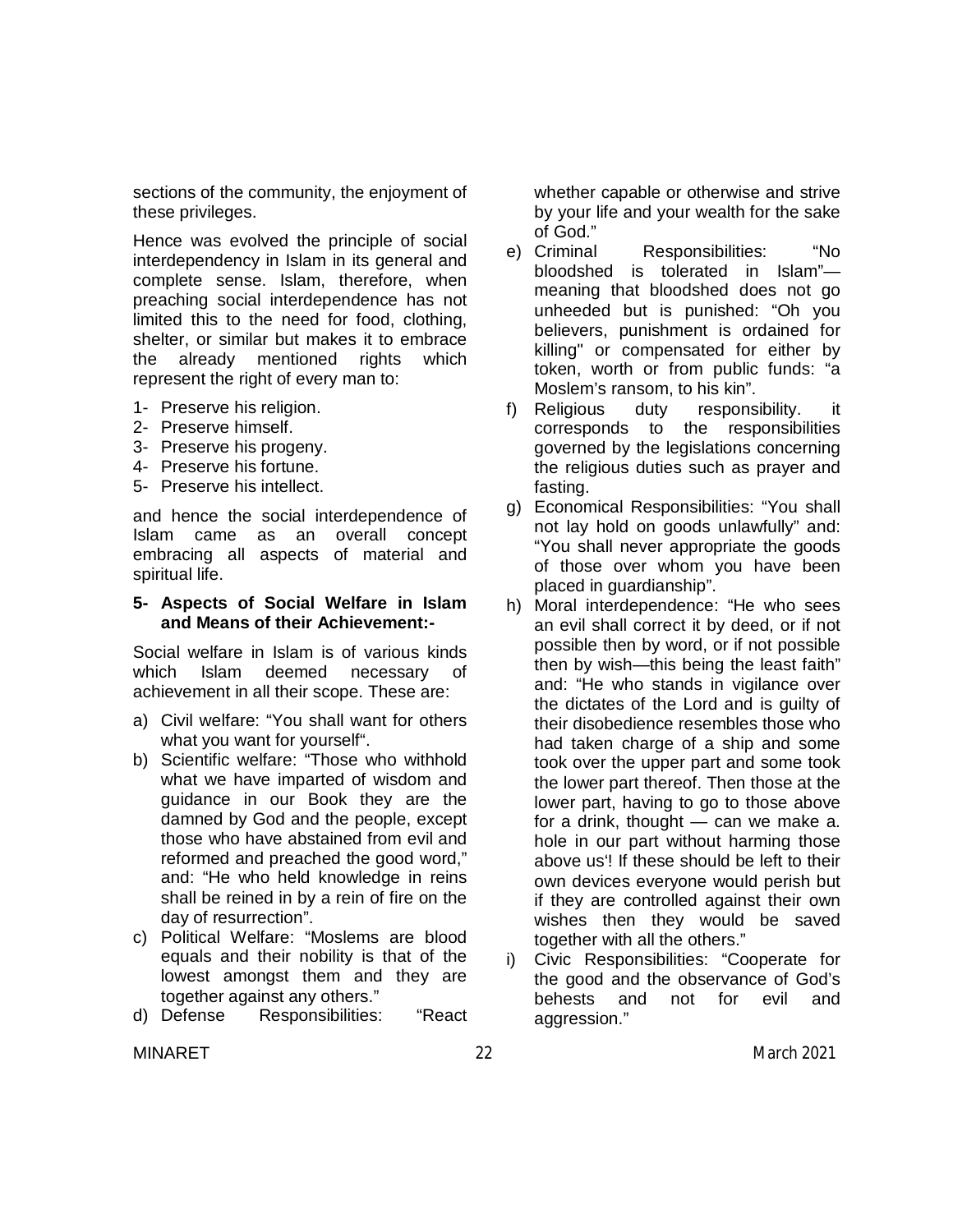- j) Domestic Welfare: This is what is erroneously referred to in modern society as social welfare.
- **6- Legislation of Domestic Welfare in Islam.**

Islam has instituted legislations to ensure decent living conditions for the unprivileged classes. These legislations are subdivided into two sections:

(a) The definition of the categories entitled to such welfare and the rulings thereof.

(b) The allocation of sources of funds which provide the wherewithal of domestic welfare for these categories.

The categories which are entitled to social welfare are of two kinds:

(a) Categories characterized by impotence and poverty. The rulings of these legislations have been defined for the poor, the sick, the blind, the crippled the aged, the vagabonds, the foundlings, the orphans and the prisoners of war.

(b) Categories not characterized by impotence or poverty but requiring financial and other aids, of which the following legislations are mentioned:

1 — Aid legislation for the debtors, orphans, the guilty of manslaughter. the estranged in a city not his own.

### **2 — Good Neighbour legislation**:

"Worship God alone and do good unto your parents and unto your kind and the orphans and the poor and your neighbour.

and: "And Gabriel kept on recommending my neighbour till I thought he will be inheriting him" and "He is not a believer in ME who is without hunger and his neighbour beside him sleeps on an empty stomach".

## **3 — The Manna Legislation:**

"Woe to those who pray and pay no attention to their prayers, these are the hypocrites and they withhold the Manna".

## **4 — The Legislation on Sharing:**

At the fall of agricultural seasons "Eat from its fruits if it matures and collect its worth on the day of the crop," and also on the division of the legacy among the inheritors, "and if the relatives and the orphans and the poor should attend the division, give them a part thereof and be kind to them in speech."

## **5 — Hospitality Legislation:**

"He who believes in God and the day of resurrection should be generous to his guest. His reward is one day and one night and hospitality three days, and thereafter is charity and the guest shall not stay too long to create a delicate situation to the host."

### **6 — Abstention Legislation:**

"You shall marry among your wards and the believers from your slaves even though they may be poor for God shall enrich them from His bounty," and: "Let those who cannot marry abstain till God enriches them from His bounty," and: "Do not drive your girls to prostitution against their wish so that you may attain wordly honour."

There are also other domestic responsibilities in emergencies and on rare occasions such as:

(1) Succour: in fatal cases of hunger and thirst: "God's conscience and the Prophet's are free from the fate of the rich amongst whom a man has been left to perish." Also in the cases of particular catastrophes such

MINARET 23 23 March 2021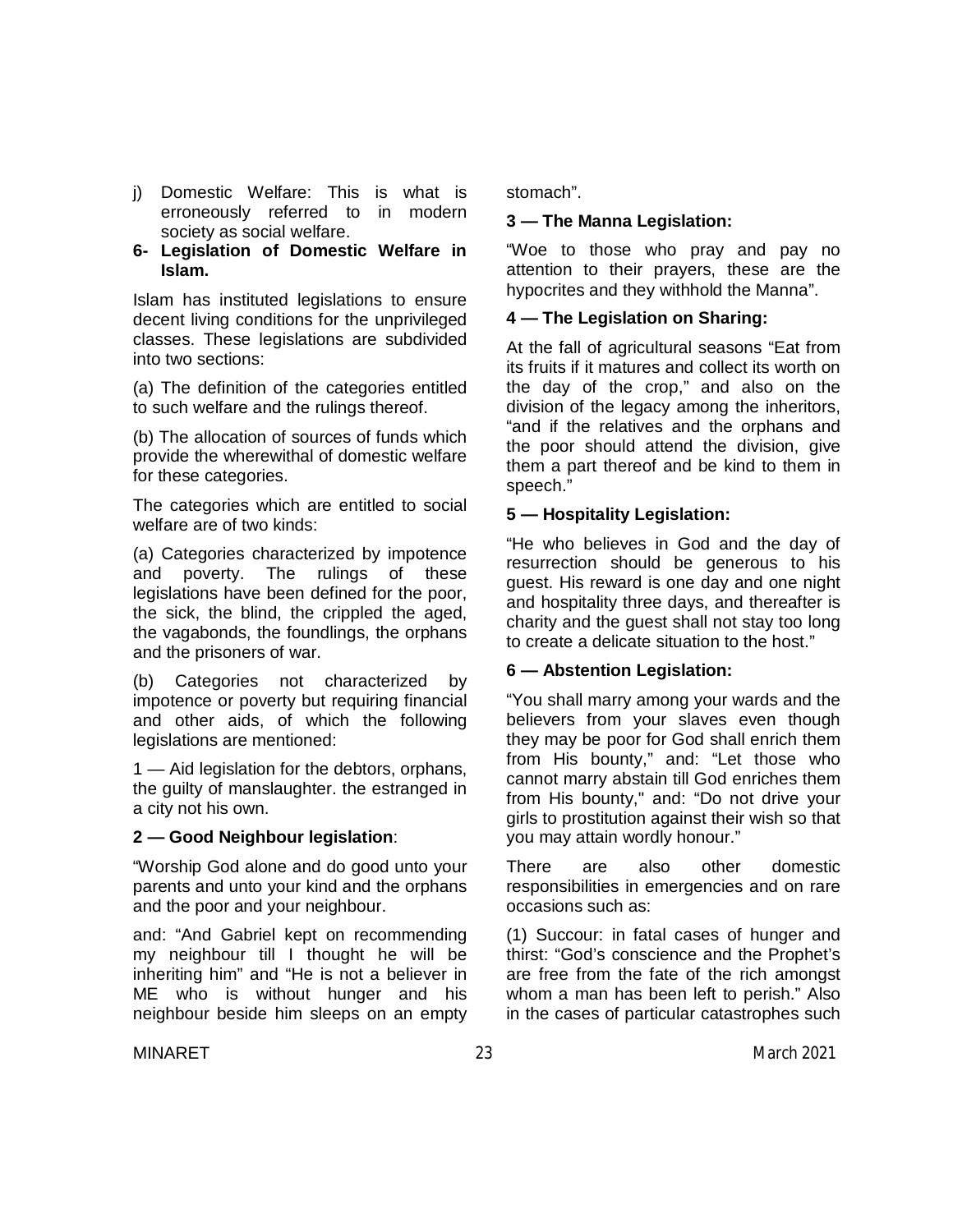as floods, earthquakes and fires: "He who lightens the plight of a believer in time of wordly difficulty so will the Al-mighty lighten his plight on the day of resurrection."

(2) Emergencies such as at the times of invasion from without: "React whether capable or otherwise and strive by your life and wealth for the sake of God" and also in the case of internal mutinies: "Those who fight against the Lord and His Prophet and do evil in the land shall be killed or crucified or shall have their hands or legs cut away or shall be banished from the land."

(3) Family relief such as matrimonial aids and children's subsidies: The Prophet allotted the family man double the share of the bachelor and the Caliph Omar Ibn El Khattab granted to each father 100 dirhem for each child over and above the father's own share. This bonus was increased as the child grew.

Since these legislations were instituted by Islam to realize social welfare among the citizens and necessitated financial sources to bring it from the theoretical stage to that of practical execution, so did Islam also promulgate the necessary laws which are a complementary part of the legislations for social welfare, namely:

(1) El-Zakah. This being a tax levied as a definite percentage of both currencies (gold and silver) and the proceeds of commerce, agriculture, fruits and all which may be planted in the land, to be given not as charity, but as a heavenly imposed tax to be obtained forcibly and by war if need be, to be distributed to specific categories as have been defined by God in His words: "The charities shall be for the poor and the needy and the one-in-heart and the dependents and the estranged — a duty unto the Lord,"

and: "Of their wealth he there a portion for the needy and the deprived."

(2) The Wakf whether for successors or for charity.

(3) Spending: "Let those of plenty spend accordingly."

(4) Wills: "The Lord has ordained that if death shall be near to any of you, should he bequeath, then to the parents and kin; so shall be the duty on the virtuous."

(5) Spoils of War: "Knoweth ye that the fifth of your spoils shall be for the Lord and the Prophet and your kin and the orphans and the poor and the estranged."

(6) Ores: "Of the ores, the fifth." Ores are anything solid or fluid (petroleum) that may be found underground.

(7) Pledges: "Let them honour their pledges."

(8) Atonement for the sins and contravention of the rules of fasting and pilgrimage to Mecca (Hajj).

(9) Legislation on Sacrifice: "Oh ye people: from home, each year one sacrifice."

(10) Charity of the Feast of Ramadan: "The Prophet ( ) has imposed for the breaking of the fast after the month of Ramadan a measure of dates or a measure of barley from the slave and the master, the male and the female, the young and the old of all Moselms."

(11) Public Funds: with respect to its various income sources such as the Zakah, the fifth of the spoils and ores, land taxes, ransoms and the bequests without issue.

(12) Religious Duties: "God has exacted from the wealth of the rich to the extent that suffices their poor. The poor shall never

MINARET 24 MINARET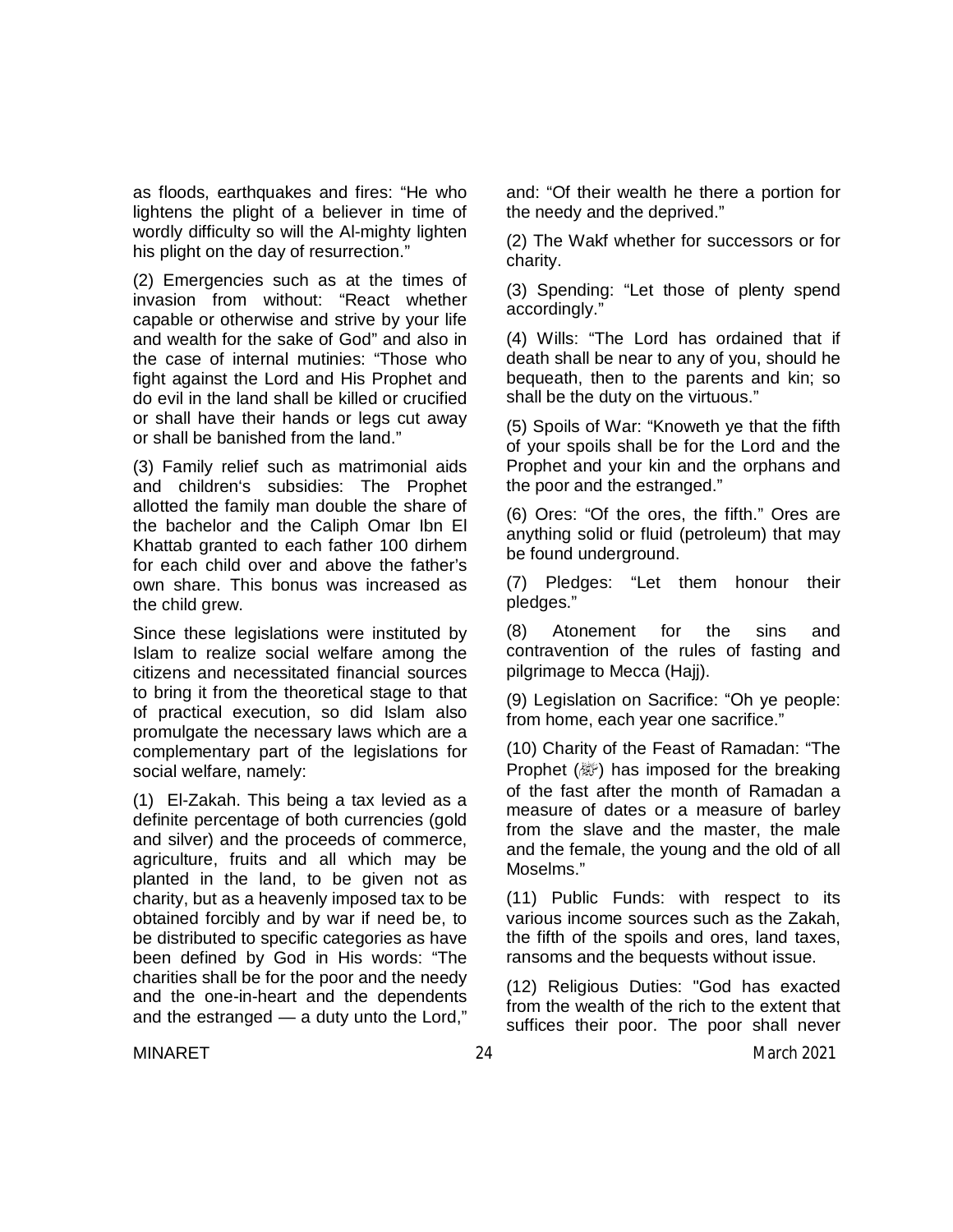suffer if they are without food or clothing except in the measure of the behaviour of their rich who will have to account to a merciless God who will subject them to dire torment."

#### **7 — The two pillars of Social Welfare among Muslims:**

Social welfare among Moslems rests on two supports: Moral and material welfare. The first is realized by two forces: One which recognizes good and virtue and preaches them truthfully and sincerely: "You have been the most virtuous nation known to people, commanding to do good and denouncing evil and believing in God."

The other force conceives and accepts with a calm heart, pleasure, thankfulness and active feelings: "Thou shalt prophecy that those who hark to the words and adopt the best, these are the wise and the guided by God."

The inter – reaction of these two forces leads to the strengthening of the spirit of collective cooperation between the individuals of a Moslem society.

The material welfare responsibility has as a basis the satisfaction of the material needs of the society, the lightening of the plight of the afflicted and helping towards the fulfillment of the general benefit, then raising the standard of life of the community generally and the individuals equally.

There is no doubt that all on which life is dependent, at its roots and at its perfection, in its happiness and splendour, whether of knowledge, health, wealth, dignity, civilization, power or authority, cannot be attained without wealth.

### **8 — Islam's Attitude to Wealth**

Islam took a practical attitude to wealth on the basis of this vital aspect of realizing the needs, essentials and luxuries of people. Islam has glorified it by describing it as "the ornament of wordly life" and also as the mainstay of man, since the mainstay of something is that which preserves and upholds it.

#### **9 — Wealth is a means to do good and cannot be earned otherwise.**

Wealth is not an object in itself, but is a means of exchanging benefits and realizing objectives and he that uses it in this way is blessed by it himself and his community, and he who considers it as an end and a pleasure converts it into a lust that leads him to perdition and exposes the people to debauchery: "Spend for the sake of the Lord and lead not yourself unto perdition." And it is for this, and God knows best, that the Quran spoke of wealth and good as synonimous.

This, no doubt, is an injunction that wealth should be attained through virtue so that it be fit to be expended for the sake of good, and likewise to obtain good wealth so that wealth shall retain the attributes of a means towards an end.

The gaining of wealth is through agriculture, industry and commerce; the needs of a society depending on all three. Thus as agriculture is required for obtaining foodstuffs produced from the land, so also are the various industries required for the various needs of man such as clothing, housing, agricultural machines, paving of roads, digging of canals, laying of railroads and finally to preserve the structure of the state and its defence which could not be effected without the industry and in the same time there is also the need for

MINARET 25 25 March 2021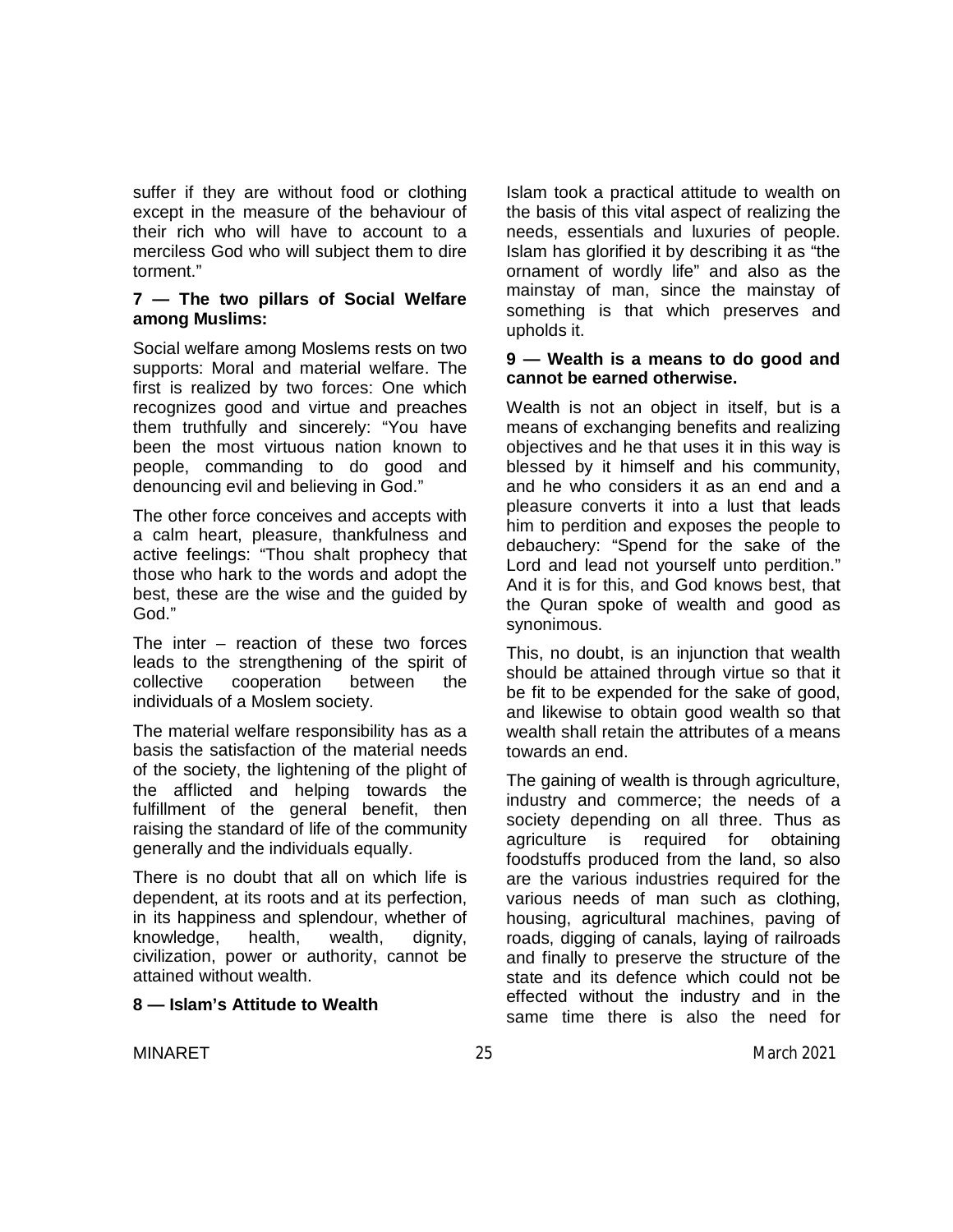exchanging goods and foodstuffs with such provinces which are devoid of agriculture or industry.

Therefore, it becomes essential to preserve agriculture, industry and commerce at a standard which the realization of the object desired from each.

Hence the scholars of Islam have decided that all that is necessary to maintain life and which cannot be dispensed with shall be learned and that its existence is a duty incumbent on a proficient nation so that if this be not realized then the whole nation shall be considered as sinning and that this sin shall not be lifted till each of these three essentials had been undertaken by various sections of the community.

There is no doubt also that such a commandment has as a basis the urging of the realization of the Moslem principle imposed by Islam on its people. namely, the independence of a Moeslm community with regard to the realization of its needs by its own members.

In such a way, other commercial and industrial nations will not find the way to interfere in its affairs and it will retain its constitution, dignity, organization, traditions and the wealth of the land. Often is such interference taken as a pretext for the participation of a foreign power in the government of the country and finally its occupation and the exploitation of its raw materials, industry and commerce.

#### **10 — The duty of the Head of the State regarding the organization of tax collection and coordination.**

There is no doubt that agriculture commerce and industry are the pillars of national economy for any nation desirous of leading an independent and dignified life and that it is necessary to try to coordinate them in a way that realizes the goals of the nation which indeed is dictated by Islam and which the nation shall realize. retain and nurture and thus preserve its constitution and independence in its management and authority.

The history of imperialism has taught us that the main reason for its infiltration is the deficiency of the systems which realize for the nation its sufficiency of the three pillars.

Since one of the concepts of reason and religion is that: "whatever is an essential complement of duty is itself a duty" and since the power of a Moslem community is the first prerequisite of Islam and this is dependent on these three pillars, these pillars become a "must" and therefore also their coordination in the manner that realizes their development.

Hence it becomes incumbent on those in charge of the government of a Moslem community and its interests and direction to exert their efforts to ensure that the whole nation benefits and to coordinate things so that no concentration on one element, to the exclusion of the other two, should occur.

In the course of pursuing this object he should entertain no scruples if, for example, he may have to convert some agricultural lands into capital for commerce or industrial companies according to the needs of the country as based on the determination of interests. In this way is accomplished the coordination which renders the nation independent of others and therefore blocks the way of the interfering foreigner except in such measures as he himself may be in need for, in the normal manner of general mutual exchanges between the states.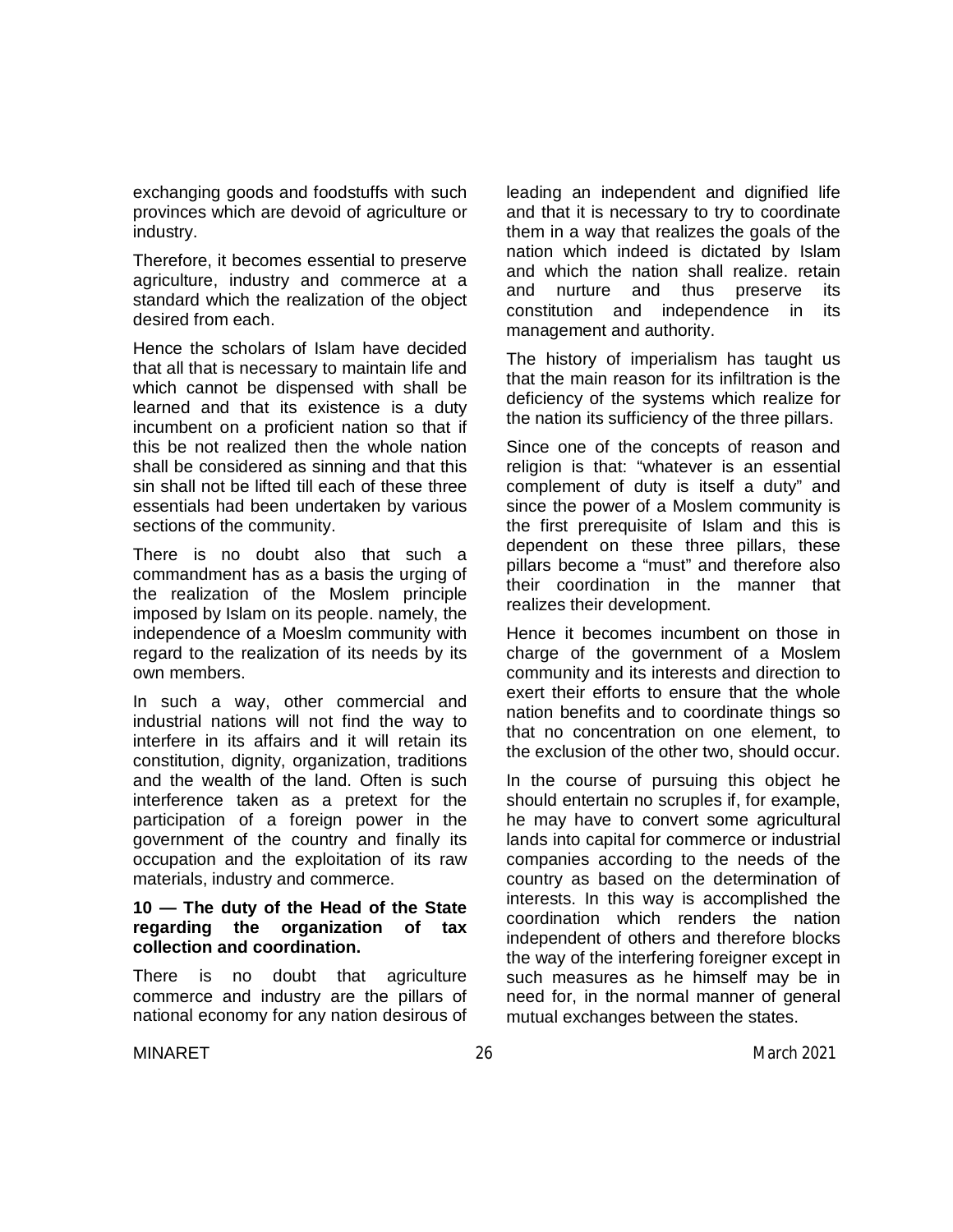This is a kind of organization that benefits the country and protects it from the evils of foreign intervention.

This sort of coordination is not the essence of the limitation of the right of property but is a direction necessitated by the interests of the country and which enables her to attain true and complete liberty and in this sense it becomes a duty of those who are in power to execute it so that if they fall short of this duty or neglect it, they shall be sinner and their nation also a nation of sinners, and should they carry out this duty and safeguard therewith their country's interests and independence with the cooperation of their nation, then they would be guiding the nation on the road to virtue and happiness.

It is a fact that the Prophet had "allocated a piece of land at Medina for the pasture of the horses of the Moslems" and that Omar lbn Khattab had also allocated a piece of land as a pasture for all Moslems and when its owners remonstrated that this was their homeland for which they fought before Islam and lived on it as Moslems after Islam, he answered "the wealth is that of God and the men are the servants of God and if l were not obliged to do so for the sake of God l would not have allocated of the land the area of a man's palm."

Hence the scholars unanimously pronounced for the legitimacy of the appropriation of land by the government for the extension of a mosque even though all land be a space for prayers, so also can this be done to extend a street or any other public edifice which undoubtedly involves the provision of the chance for dignified life equally to the individual and the community.

#### **11 — Wealth is a Social Function and Poverty a Social Disease:**

Since wealth belongs to God who made it available to His servants for the civilization of the universe, so has God related it to Himself in one instance: "and give them from the wealth that God had given you", and related it to the community in another instance: "Do not let the spendthrift get access to your wealth" and at the same time He made it plain that those who held it did so on His behalf and were entrusted to preserve, increase and spend it in the way He indicated: "Spend from that to which you have been made successors" and wealth was placed at the disposal of all and sundry equally: "and he subjected what is in heaven and on earth for all."

lf, therefore, wealth is God's own and people were God's servants and that the life they lead and invest God's wealth in, is also God's own, it follows that wealth, even though it may have been connected with the name of a specific person, belongs to all servants of God, preserved and enjoyed by all: "He is the one that created for you all what is on earth".

in order to ensure the beneficiation by all of wealth, and in order to purify the souls of egoism Islam has fought the spirit of avarice in those who hold or control wealth so that they could give when necessary: "Beware of avarice for it led those before you to perdition for it had led them to isolation, debauchery and misery" — "for they have shed their own blood and committed incest", and "Those who avoid avarice, they are the successful lot".

Islam also repudiated spendthrift which wastes wealth un-usefully: "The spendthrifts are the brethren of devils" and "Make not your wealth accessible to spendthrifts".

It also repudiated the sort of luxury which

MINARET 27 27 March 2021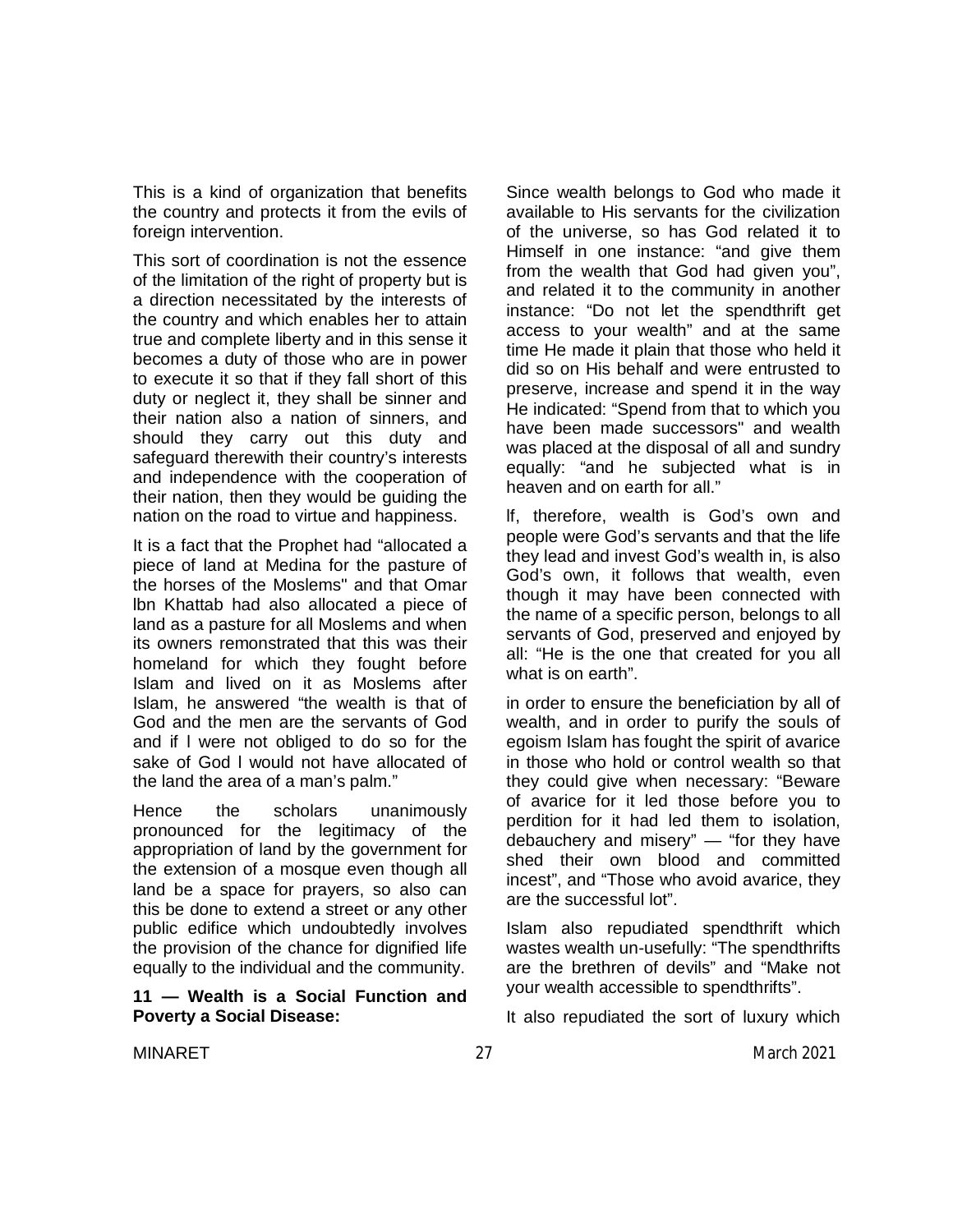creates hatred between classes and therefore endangers peace and stability apart from the infusion in the community of some sort of debauchery and degeneration. "And if we wanted to destroy a village we commanded the luxuriant and they sinned and so it deserved the destruction we visited upon it without mercy", and "We have oft broken an ungodly village and later therein instituted other people, and when they felt our power, behold they run away; do not run and go back to where your luxuries were...'

And Islam commanded moderation in spending: "Do not withhold your hand completely and neither extend completely lest you should repent it".

Since however the crop of the land is for all the people and wealth was a means for the welfare of the people and the means of affording facilities to them God has ordained that man should strive to earn and obtain wealth and that there is no excuse for anyone to abandon the strife be he poor, or on account of bad luck and the like of pretexts weak minded, because poverty is from its origin at social disease originating from either of two reasons:-

(a) Laziness or inactivity and this is not countenanced by Islam.

(b) Impotence or the Loss of the Means to works: This kind of poverty cannot be averted by man and it is for this instance that Islam has laid down the legislation of domestic welfare to avert misery and restore dignity to the poor.

#### **12 — Islam's Hatred towards the Accumulation of Wealth in a few hands:**

Islam hates the accumulation of wealth in the hands of a minority of the society. It has pronounced against its treasury and menaced the severest of punishments, therefore: "Those who treasure gold and silver and do not spend some for the sake of God, promise them dire torments on the day that it be heated by the flames of Hades so that it scorches their foreheads, sides and backs; these are what you have treasured for yourselves, now taste what you had hoarded!"

Islam also commanded that the poor be given it share of the spoils of war "so that there be no barrier between you and the rich" and hence did Omar lbn El Khattab keep the lands of Iraq and Syria in the hands of the vanquished and abstained from distributing them among the conquerors so that it cannot be appropriated by any single man or woman in later days for any reason or cause whatever.

#### **13 — Incentive to spending for the Sake of God:**

Islam has drawn the lines of virtuous life for the ideal virtuous society and based it on the principle of social inter-responsibility by which nations live and societies flourish.

For this purpose, Islam has sought to protect the proprietors and wealthy citizens from the evils of avarice. spendthrift and luxury and, furthermore, explored every avenue to induce charity by the vilification of both avarice and the neglect of the rights of the poor. So much so that it raised the status of spending to that of faith: "That Book which is infallible is a guide to the virtuous who believe in the hereafter and say their prayers and spend from God's bounty to them."

It has also made moderation of spending a quality of "the servants of the Merciful who

MINARET 28 28 March 2021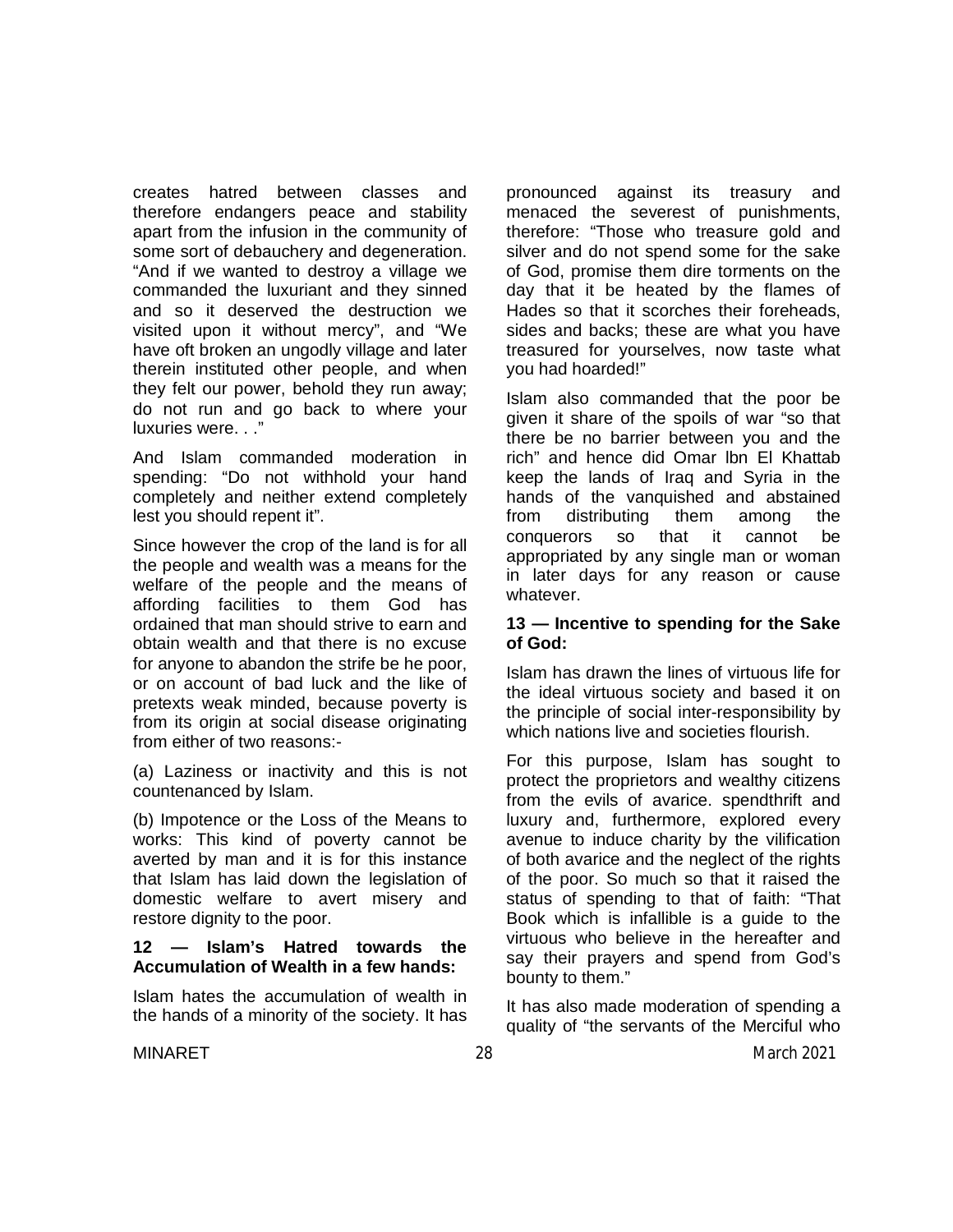tread the ground softly and when accosted by the ignorant answered: "Peace", and: "those who are neither misers nor spendthrifts when they spend". It also rendered the abstention from spending the cause of punishment of infidels in hell: "What brought you to Hades? They said we did not pray neither did we feed the poor".

This was even more emphasized by making the fact of not urging to spend, on the part of those who were not capable of it, a negation of faith. "Hast thou seen those who lie in religion" and "him who forsakes the orphan and does not urge the feeding of the poor".

#### **Conclusion**

This is a glimpse which l have presented

concerning the organization of Islam of the human relations from the point of view of social responsibility among the individuals of a society, which in its detail contains basic fundamental rules for the building of the edifice of our nation to assure all those who seek sanctuary or belong to it. It is at the same time in its whole at plain report on the socialism of Islam for whoever seeks it. Is it possible that people should find beyond this socialism more far reaching or more beneficial or deeper than this socialism promulgated by Islam, which is based on faith and conviction, and as such will be as eternal as this faith and conviction?

May God help us towards what is best for our nation and our religion.

## **JUST PRINTED AND AVAILABLE**

## **WOMEN AND THEIR STATUS IN ISLAM**

*By: Maulana Shah Muhammad Abdul Aleem Siddiqui Al-Qadri (R.A.).*

Price: Pak. Rs. 60/=

Published by **World Federation of Islamic Missions, Karachi**.

Please Contact: **ISLAMIC CENTRE,**

Block – B, North Nazimabad, Karachi – 74700. (PAKISTAN)

PHONE: 021-36644156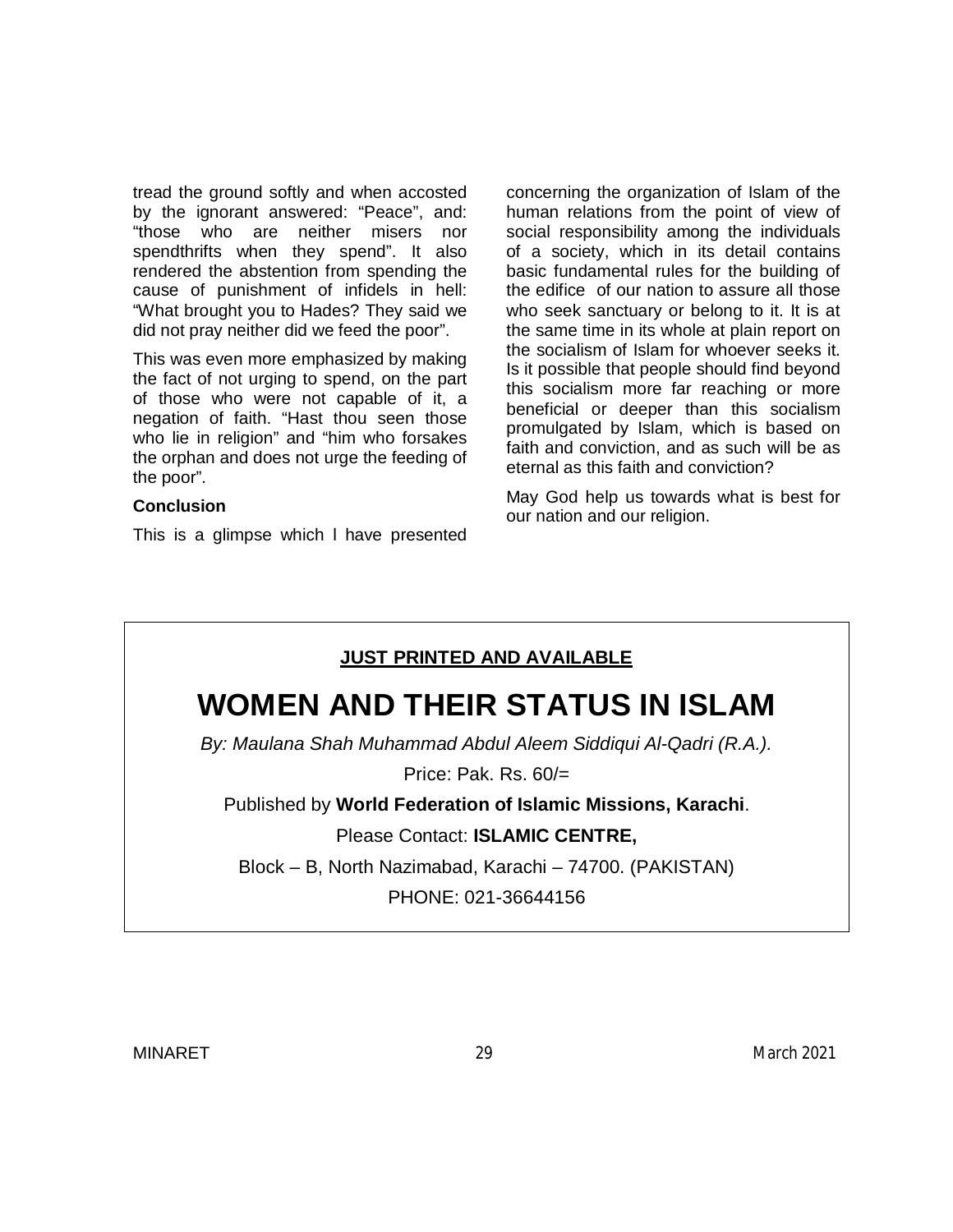کہ حضرت عثانؓ کی خلافت کے آخری زمانے میں جبکہ بہت ہے صحابہ موجود تھے عربوں نے ہوائی چکی ایجاد کی حضرت علیٰ کے ایک شعر کامفہوم ہے کہ انسان کی قدراس کےعلم وہنر سے ہے۔ بنوامیہ کے دور میں بھی صنعتی ترقی ہوئی بنوعیاس کے دور میں زیادہ صنعتی ترقی ہوئی اندلس کے مسلمانوں نے صنعتی کارنامے انجام دیے۔ مسلمانوں نے دوربین،خردبین ایجاد کی یسکندر پیے مسلمانوں نے س این فرناس نے ہوا<br>سینئیں انجن اور آئی گھڑیاں ایجادکیں۔عباس ابن فرناس نے ہوا میں لڑنے والی مشینیں اور آلات وہتھیا رایجاد کئے اور میکا کی طریق کار ٹیں بہت سےاضافے کئے۔آج مسلمان ممالک کو چاہئے کہ صنعتی ترقی کے ذریعے اپنے معدنی وسائل خودنکالیں اور انہیں استعال کرنے کا گرسکھ لیں اور اپنی معیشت کو مشکم کریں۔

نے ایک طبیب کوم یض کا پیٹ ثق کرکے پانی نکالنے کاظکم دیا۔اس طرح جراحی (سرجری) کی حوصلہ افزائی ہوئی۔مسلمانوں نے بہت ہے مرجری کے آلات ایجاد کئے اور بہت کامیاب آپریشن کئے۔القاسم الزاہروی نے بالخصوص بہت سے آلات سرجری ایجاد کئے جو آج بھی مستعمل ہیں۔حضرت ابوبکر صدیق کے دور میں دستنکاری کوفر وغ ہوا۔آ پؓ کے دور میں وظائف اس لئے نہیں دیئے جاتے تھے تا کہ لوگوں میں ذاتی محنت ومزدوری کے بل پردستگاری کے مشاغل بڑھتے رہیں۔حضرت عمر کے دور میں مسلمانوں نے علم حیاب میں تر تی کی جھٹرت امیر معاویڈنے حضرت عثالثؓ کے دور خلافت میں پانچ سو بجری جہازوں کا بیڑا تیار کیا جس نے روی ہیڑ کے دشکست دی۔عہد نبوی علیلنگا کے نظام تمدن میں مذکور ہے

# **Obituary**



Mr. Muhammad Ahmad Dawaiwala, Director World Federation of Islamic Missions Karachi, has passed-away on 18<sup>th</sup> January 2021 at Indus Hospital Karachi due to Covid 19

He was associated with WFIM as member of Board of Directors for more than 40 years.

He was 1<sup>st</sup> badge graduate in pharmacy from Dow Medical College and was running pharmaceutical industry for two decades. Recently, before he died, was associated with **AL-MUSTAFA MEDICAL TRUST PAKISTAN .** 

May Allah bless his soul. Ameen!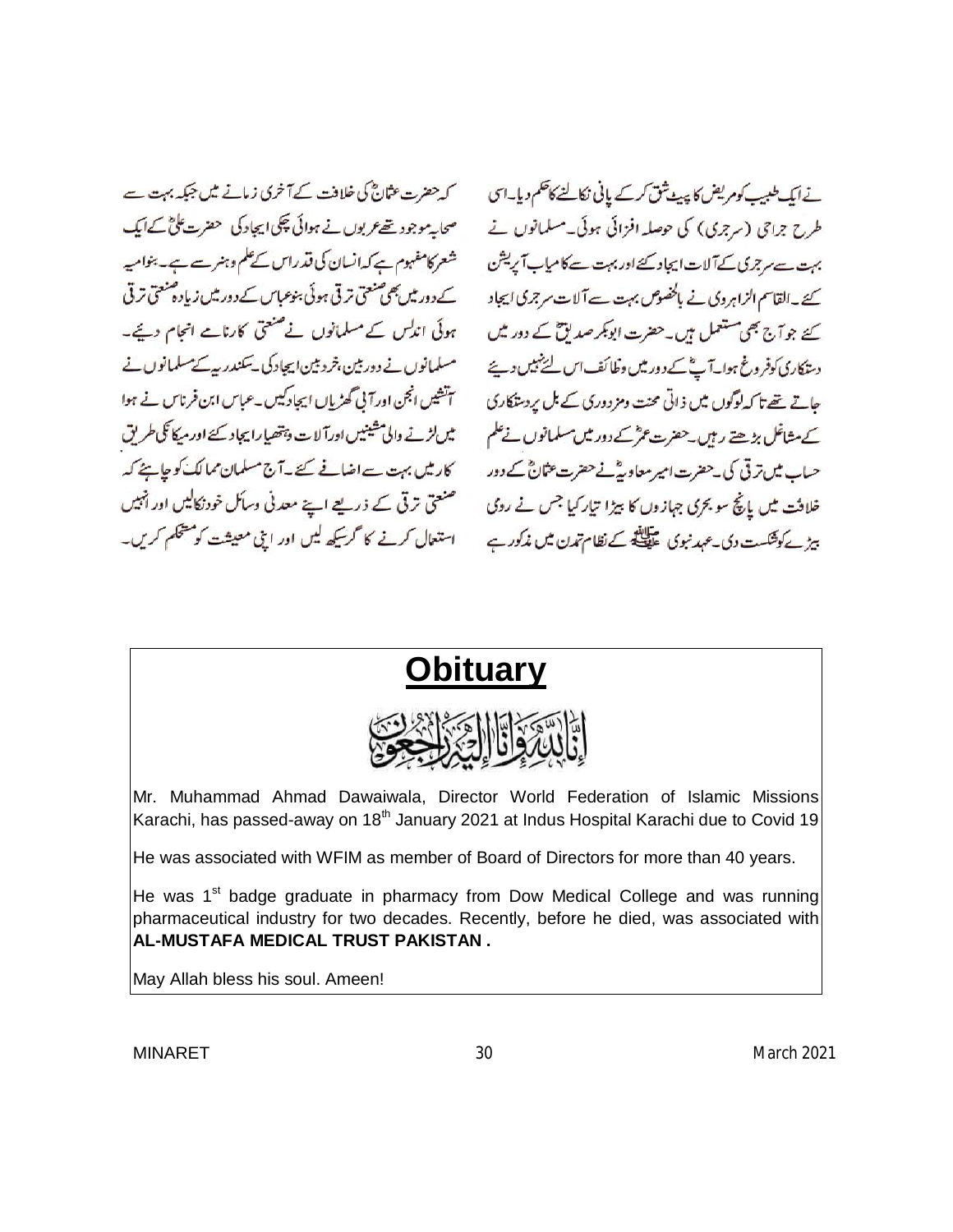سائنس کےانکشافات روز بروزاس حقیقت کوواضح کررہے ہیں کہ سمندراوراس کی تہہ میں جس قدرمعدنی اور نباتاتی ذخائر ہیں اور نعتیں پوشیدہ ہیں اتنی خطکی میں بھی موجود نہیں ہیں۔اسلام حابتا ہے کہ مسلمان معاشی ومالی لحاظ ہے بھی مضبوط ہوں پیداوار میں اضافہ ہو،مسلمان خودکفیل ہوں۔

ع یوں نے زرعی پیداوار بڑھانے کیلئے آپ رسانی کے طرح طرح کے آلات ایجاد کئے اس خاطر رہٹ یعنی وہ چرخ جس کے ذریعے کنو کیں ہے پانی نکالتے ہیں ایجاد کیا۔ سکندر ہے مسلمانوں نے آتشیں انجن ایجاد کیا۔کتاب عہد نبوی کے نظام تمدن میں مذکور ہے کہ حضرت تیم داریؒ جب ملک شام سے مدینہ منورہ آئے اپنے ساتھ کی چراغ تیل اور فلیتہ بھی لائے۔ پس انہوں نے اپنے غلام کوتھم دیا کہ مجد نبوی پیچلینڈیشن چراغ روشن کرے پس اس تے ری سے قندیل لٹکائی اس میں یانی چیٹر کا اور پھر بتی ڈالی گئی جب حضورا كرم تَقِيَّلَيْة تشريف لائے نو مسجد كو بہت روش ديكھا تو حضرت تیم داری کودعادی که اسلام کوتم نے روش کردیا۔اللہ تعالیٰ تم کوبھی دنیااورآخرت میں روش کرے۔حضوراکرم ﷺ نے کی موقعوں پر جب دواکو بےاثر محسوس کیاتو جراحی کامشورہ دیا۔جوزئ نے اس سلسلہ کی دواعادیث اپنی کتاب طب نبوی تلکیلئے میں شامل کی ہیں۔ پہلی حدیث جوحضرت علیؓ ہے مروی ہےاس میں بتایا گیا ہے کہ حضوراکرم سینگ ایک فحض کی عیادت کو گئے۔مریض کی يشت يرورم تحاجس ميں مواديز كيا تھاحضورا كر مہيلنگ نے فرماياس کی جراحی کردو۔ الجوزی نے جو دوسری حدیث بیان کی ہے وہ حضرت ابو ہریرہؓ ہے منسوب ہے جس کے مطابق حضورا کر مہالی ہے

ارشادفر مایا جس نےعربی کمان اوراس کا ترکش بنایا تواللہ تعالیٰ فقرکو حاليس سال تك اس دورفر ماديج بين (ابن عساكر باستاده بحواله فضائل جہاد )اس روایت میں حضوراکرم سیکنگ نے عربی کمانوں کی تعریف فرمائی کیونکہ وہ عمدہ ہوتی ہیں۔اس حدیث کے مطابق عمدہ اسلحہ زیادہ ہے زیادہ بنانے کی کوشش کی جائے گی تو سائنس و نيكنالوجي ومنعتي ترقى هوگې \_نئي نئى صنعتيں واپچادات وجود ميں <sup>7</sup> ئیں گی۔ تکمل روزگار اور ہرمسلم کو باعزت روزگار کی فراہمی اسلامی ریاست کامطمع نظر ہے۔اسلامی ریاست کی ایک ذمہ داری کفالت کی منزل ہے جومعاشی ترقی کے بغیرممکن نہیں۔ یہی دجہ ہے کەاسلام کم پىدادارى اورغير پىدادارى سرگرميوں کى حوصلة شئى كرتا ہےاور پیداوار بڑھانے کی ترغیب دیتا ہے۔ پیداوار بڑھانے سے غربت کے خاتمے میں مددملتی ہے۔ پیداوار بڑھانے کامحرک نئے ذرائع قوت کی دریافت اور صنعتی ایجادات کا باعث بناہے۔ زراعت ادرمعد نیات ہے فائدہ اٹھانے کیلئےحضور اکرم ﷺ نے فرمایا زمین کی پوشیدہ نعتوں میں رزق تلاش کرد ( كنزالعمال)

حضورا كرم تلك فى فرمايا سندر مين زمين اس طرح ہے بیجے زمین میں ایک اصطبل ہو (احیاء العلوم الدین) امام غزائی لکھتے ہیں تم نے زمین کے اور جو کچھ اس کے اندر ہے اس کے عجائب کا مشاہدہ کیا اس سمندر کے عجائب میں غور کرواس میں حیوانات اور جواہر کے حوالے سے گائب ہیں وہ زمین پرمشامدہ کئے جانے والے گائب ہے دوگنا ہیں جس طرح سمندر کی دسعت زمین کی دسعت سے کہیں زیادہ ہے۔ جدید MINARET 31 March 2021